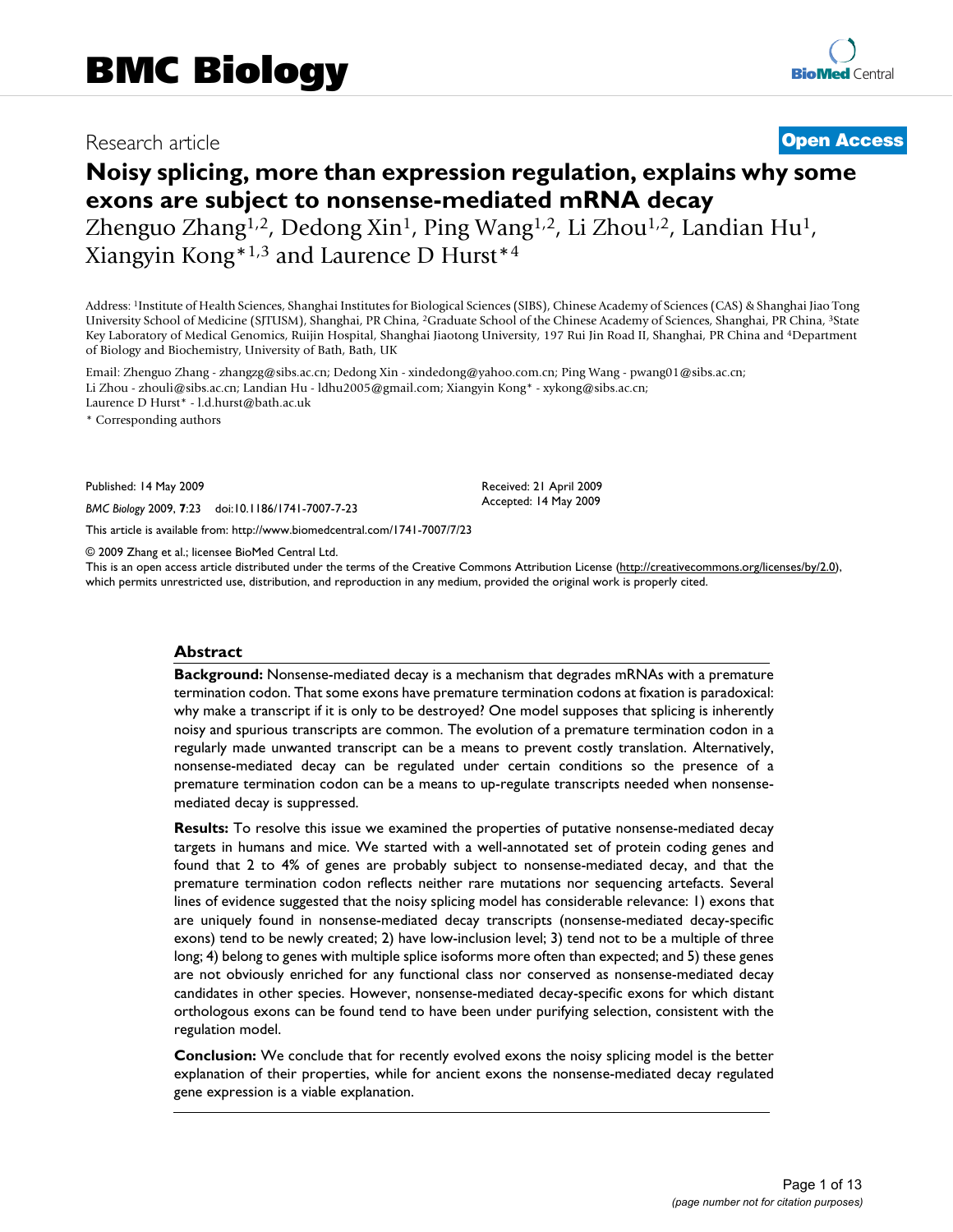### **Background**

Nonsense-mediated mRNA decay (NMD) is a mechanism for rapid degradation of mRNA transcripts with premature stop/termination codons (PTCs) [1-7]. Quite how a cell knows that a stop codon is 'premature' is taxonomically variable [2,4,8-12]. In *Saccharomyces cerevisiae* and *Drosophila melanogaster* a termination codon is determined as a PTC when positioned too far upstream of a poly(A) tail [13-15]. In mammals, the species we consider here, the recognition of premature termination codons generally depends on the distance between nonsense codons and the exon-exon junction closest to the 3' end. When this distance is > 50 to 55 nucleotides, NMD is triggered and the mRNA is degraded [1,16]. This is known as the NMD 55-nt rule (Figure 1) [16,17].

Note that the 55-nt rule will not capture all NMD subject transcripts. Singh *et al*. found that an artificial 3' untranslated region (UTR) of > 420 nucleotides can stimulate NMD independent of the 55-nt rule [18]. Upstream open



Ex<sup>\*</sup>: Exons **In\*:** Introns **AUG**: start codon **STOP**: termination codon

### Figure 1

**The mammalian nonsense-mediated mRNA decay (NMD) rule**. Stop codons located > 50 to 55 nucleotides upstream of the 3' most splice-generated exon-exon junction usually trigger NMD in mammals [16]. Mammalian genes are transcribed from the genome, which produces the precursor of mRNA (pre-mRNA). Pre-mRNA still contains exons (Ex) and introns (In), and is subject to processes including capping, polyadenylation and splicing. The splicing step removes the introns from premRNA and ligates the exons. The spliced mRNA then undergoes the first round of translation during export [17]. If the distance from the normal stop codon to the exon-exon junction closest to the 3'-end (labelled 'Distance' in the figure) is > 55 nucleotides, in most cases the mRNA will be degraded by the NMD pathway – we refer to these transcripts as putative NMD targets. mRNAs for which the distance from the normal stop codon to the exon-exon junction closest to the 3'-end is < 50 to 55 nucleotides are free of NMD decay. These mRNAs and ones with stop codons in the last exon are classified as putative non-NMD targets.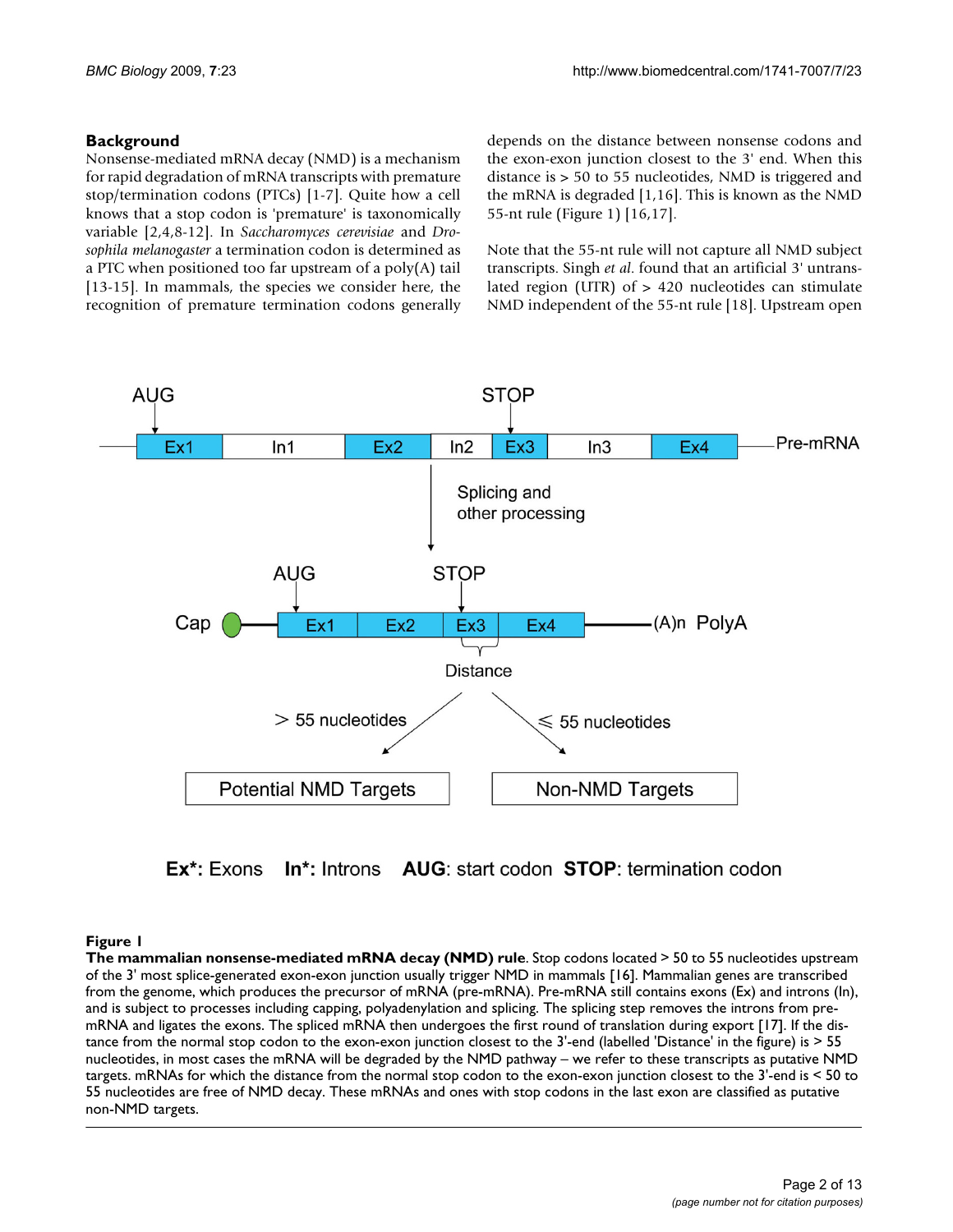reading frames (uORFs) can also trigger NMD in a sizedependent manner [19]. Furthermore, cytoplasmic poly(A)-binding protein (PABP) inhibits the interaction between eRF3 and Upf1 *in vitro* and prevents NMD in cells when positioned in proximity to the termination codon [15,18-20]. Based on these findings, a unified model is proposed that the distinction between translation termination at PTCs and at 'normal' termination codons relies on the physical distance between the terminating ribosome and PABP [21]. Nonetheless, the 55-nt rule is the best defined and unlikely to greatly mislead.

That NMD is an important mechanism is witnessed by the fact that the malfunction of NMD results in serious consequences. In mice, loss of *Rent1* (*UPF1*), a key factor of NMD, leads to death at an early embryonic developmental stage [22]. Moreover, approximately one-third of inherited genetic disorders and many forms of cancers are associated with mutant genes containing PTCs [23-26].

The fact of NMD raises numerous questions. How many genes have transcripts subject to NMD? More particularly, beyond the occasional rare allele, why do many genes have PTCs? Their existence is at first sight paradoxical: why do cells make a transcript only for it to be degraded? Given that transcripts are degraded to a certain extent, might NMD genes be subject to weaker purifying selection and might their relative freedom to explore sequence space ensure that they are hot-spots for further adaptive changes? Here we define a set of RefSeq genes that are likely to be subject to NMD so as to investigate the above issues.

As regards the central paradox of NMD, two hypotheses are prominent [27,28]. First, one can suppose that splicing is an inherently error-prone process regularly throwing up the same unwanted transcripts [29,30]. This being so, NMD can degrade these non-functional transcripts avoiding costly-to-make, potentially toxic, proteins. We consider this the noisy or spurious transcript model. Second, the NMD machinery need not always be operative and can be regulated. It can, for example, be suppressed under nutrient-limiting conditions [10]. Similarly, both levels of *RNPS1* (an exon junction component) and hypoxia can modulate NMD intensity [31,32]. NMD could then be a mechanism to permit up-regulation of specific transcripts on suppression of NMD. This we dub the regulation model.

These two models make numerous predictions about the properties and evolution of NMD target genes and exons. The spurious transcript model predicts that NMD genes should have more than one splice isoform. The regulation model need not predict the same. The noisy model would predict that spurious exons that are not multiples of three

(and hence induce frameshifts) should be more likely to provide the selective conditions favouring an in-frame PTC to prevent translation [29]. The noisy model additionally predicts that the NMD-inducing exons should be in rare transcripts and more common in recently evolved exons. By contrast, the regulation model predicts that the NMD-specific exons should be under purifying selection and that the NMD regulation of orthologous genes be conserved in relatively distant species.

Prior evidence can be given to support both models. As regards the regulation model, up-regulation of enzymes associated with amino acid biosynthesis on NMD inactivation, for example, has been related to a feedback circuit coupling low amino acid levels with inactivation of NMD and hence increased translation rates of mRNAs associated with amino acid biosynthesis [10]. More interestingly, it has been reported that NMD is coupled with alternative splicing to regulate a variety of genes [28]. For instance, ribosomal mRNAs (for example *rpL3*, *rpL12*) [33,34] and splicing-related factors (for example, *SC35*, *PTB*) [35-37] are auto-regulated by NMD and alternative splicing. Related to this finding, tens of conserved stopcontaining exons whose inclusion renders the transcript sensitive to NMD are found in mice, and these exons are unusually frequent in genes that encode splicing activators (such as serine/arginine-rich proteins) and are unexpectedly enriched in the so-called 'ultraconserved' elements in the mammalian lineage [38].

Other evidence supports the noisy splice model. Several studies have made efforts to identify and study the naturally occurring transcripts regulated by NMD [9-11,39- 42]. By aligning expressed sequence tags (ESTs) on genomic regions to infer splicing isoforms, about 35% of alternative splicing events are predicted to have the potential to produce PTC-containing transcripts [40,42]. Using a similar method, Baek and Green also found that about 20% of conserved alternative splicing events produced PTCs [43]. Based on the full-length transcripts, Xing and Lee found that 11% of alternatively spliced isoforms contained PTCs [44]. Using an alternative splicing microarray platform Pan and co-workers found that most of the PTCcontaining transcripts were low in abundance across examined tissues, and this low abundance was independent of NMD function [41], arguing against the regulation function of NMD. Furthermore, comparative analysis shows that NMD-inducing alternative splicing events are not conserved between humans and mice [41] suggesting noise above regulation, as does the finding that comparison of experimentally identified *S. cerevisiae*, *D. melanogaster* and human NMD putative targets showed that most NMD candidates were not orthologous among these species [4]. As a possible alternative explanation for the latter finding is the existence of different PTC-recognition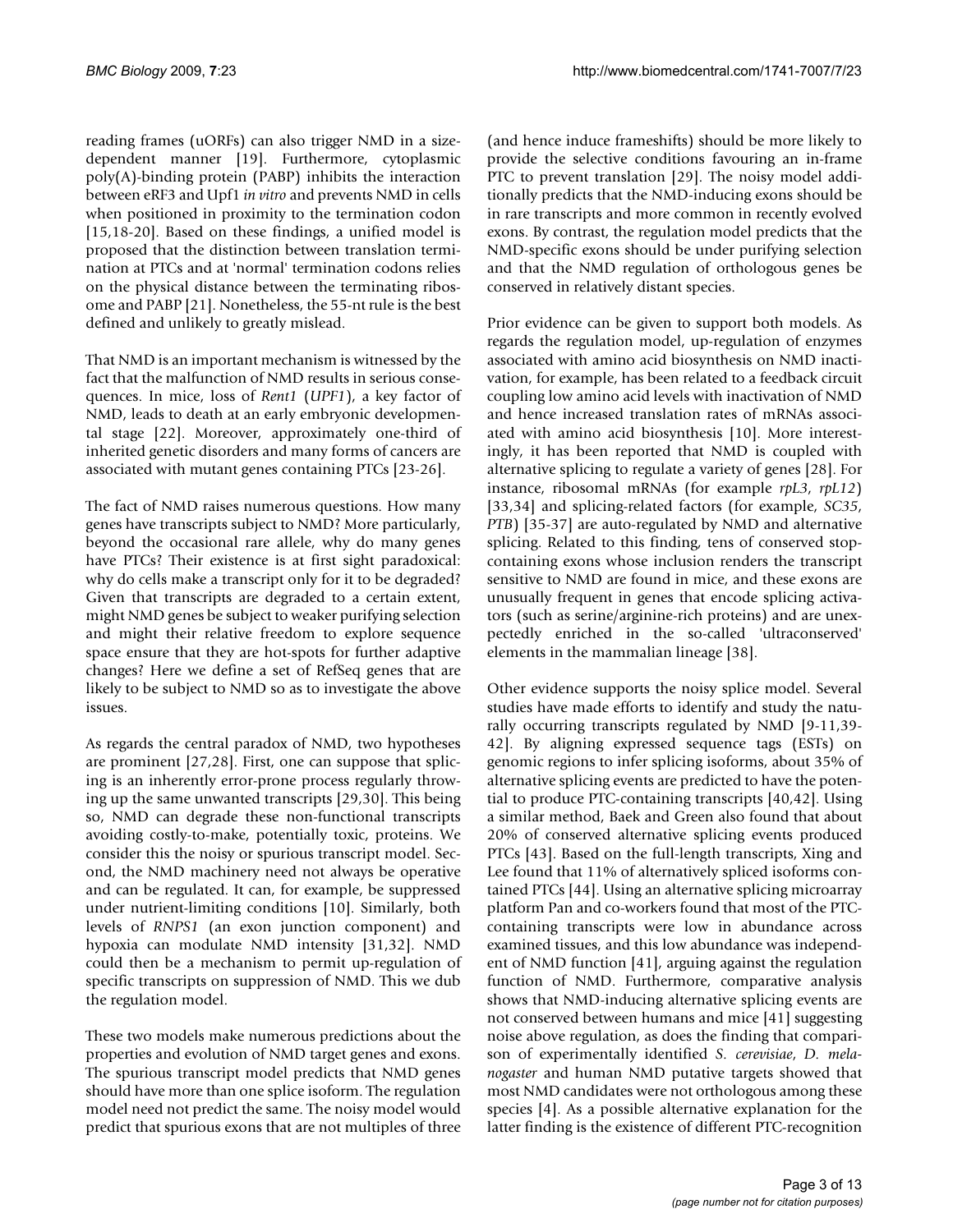mechanisms in each species [4], here we consider two species with the same PTC-recognition mechanism, namely mouse and human.

Based on RefSeq mRNAs of high quality, we systematically and computationally identify NMD candidates in both species, according to the well-defined mammalian NMD 55-nt rule [16] (Figure 1) and employ this set to attempt to distinguish the noisy splicing from the regulation model. We start by defining the data set, ensuring that PTCs are not rare alleles or sequencing artefacts. We then consider the functional and evolutionary properties of NMD candidates. We find that NMD candidates are not commonly conserved between humans and mice. NMDspecific exons are rich in young and low-inclusion-level exons. Although the NMD-specific exons have a high ratio of non-synonymous  $(K_a)$  to synonymous  $(K_s)$  substitution rate, neutral evolution can be rejected. We find no significant enrichment of NMD candidates in the class of genes subject to positive selection.

### **Results**

### *Two to four percent of RefSeq genes are nonsensemediated decay candidates and not explained as rare alleles or sequencing artefacts*

NMD candidates were identified in human and mouse from the RefSeq mRNA databases [45,46]. The RefSeq database contains many partially manually curated mRNA sequences, especially for those prefixed with 'NM\_', which generally have experimental support. Based on these 'NM\_'-prefixed mRNAs and following the NMD 55-nt rule [16], we identified 701 and 498 NMD candidate genes in human and mouse, respectively (Table 1). These represent 3.9% and 2.8% of genes examined in human and mouse, respectively. The proportions are at the lower boundary of previous reports [4,9-12]. This may in part reflect the exclusion of many splicing isoforms, owing to a lack of adequate experimental support, in the RefSeq database [47]. On the other hand, previously reported proportions of regulated genes were mostly based on modulation of expression profiles and should reflect both the direct and indirect effects of NMD [31,39,48]. *A priori* such methods are expected to overestimate the number of genuine NMD targets [37].

By reference to the Mammalian Gene Collection full length cDNAs [49,50] and dbSNP [51] data (Table S1 in Additional file 1), we find that the NMD candidates have the same quality support as other genes, indicating that these candidates are not the result of sequence artefacts or rare alleles. We also found that human NMD candidates here are enriched for NMD potential targets, previously determined in the study by Mendell *et al* [10] (Table S2 in Additional file 1). As shown in Table 1, NMD candidates generally encode shorter proteins and longer introns and UTRs compared with non-NMD genes.

### *Few genes are nonsense-mediated decay candidates in both mouse and human*

The splicing noise model predicts that an NMD gene in one species need not be the target of NMD in another. The regulation model does not necessarily predict this. Based on the ortholog pairs identified with the Inparanoid program [52], we counted the number of ortholog pairs that were NMD candidates in both species (Table 2). Only 24 ortholog pairs (6.70% and 8.22% of human and mouse NMD candidates, respectively) were NMD candidates in both species (see the Additional file 2 for complete list of conserved NMD candidates).

As it is likely that some NMD transcripts were missed from the analysis due to strict data selection, we repeated the analysis using all the RefSeq mRNAs, including predicted mRNAs (with prefix 'XM\_'). The number of NMD candidates in both genomes increased as expected in this second round. However, the intersection between NMD orthologs was still small (see Table S3 in Additional file 1). The result is consistent with a previous comparison of

**Table 1: Comparison of the gene structures of mouse and human nonsense-mediated mRNA decay and non-nonsense-mediated mRNA decay candidates**

|                       |            | Human   |                       |            | Mouse   |                       |  |  |
|-----------------------|------------|---------|-----------------------|------------|---------|-----------------------|--|--|
|                       | <b>NMD</b> | Non-NMD | P                     | <b>NMD</b> | Non-NMD | P                     |  |  |
| Average intron length | 3,001      | 2,641.2 | $1.1 \times 10^{-3}$  | 2,399.1    | I,957.I | $2.1 \times 10^{-5}$  |  |  |
| 5' UTR length         | 145        | 132     | $8.4 \times 10^{-4}$  | 124        | 102     | $7.0 \times 10^{-6}$  |  |  |
| 3' UTR length         | 1.049      | 618     | $2.9 \times 10^{-28}$ | 1134       | 513     | $4.4 \times 10^{-47}$ |  |  |
| Protein length        | 341        | 420     | $5.6 \times 10^{-12}$ | 337        | 378     | $1.6 \times 10^{-6}$  |  |  |
| Total number of genes | 701        | 17,498  |                       | 498        | 17,479  |                       |  |  |

Notes. NMD = Nonsense-mediated mRNA decay. NMD: NMD candidates; Non-NMD: genes that are not NMD candidates. The median values for each parameter are listed because the mean values were not suitable for highly skewed distributions. The *P* value was determined using the Wilcoxon rank-sum (Mann-Whitney) test.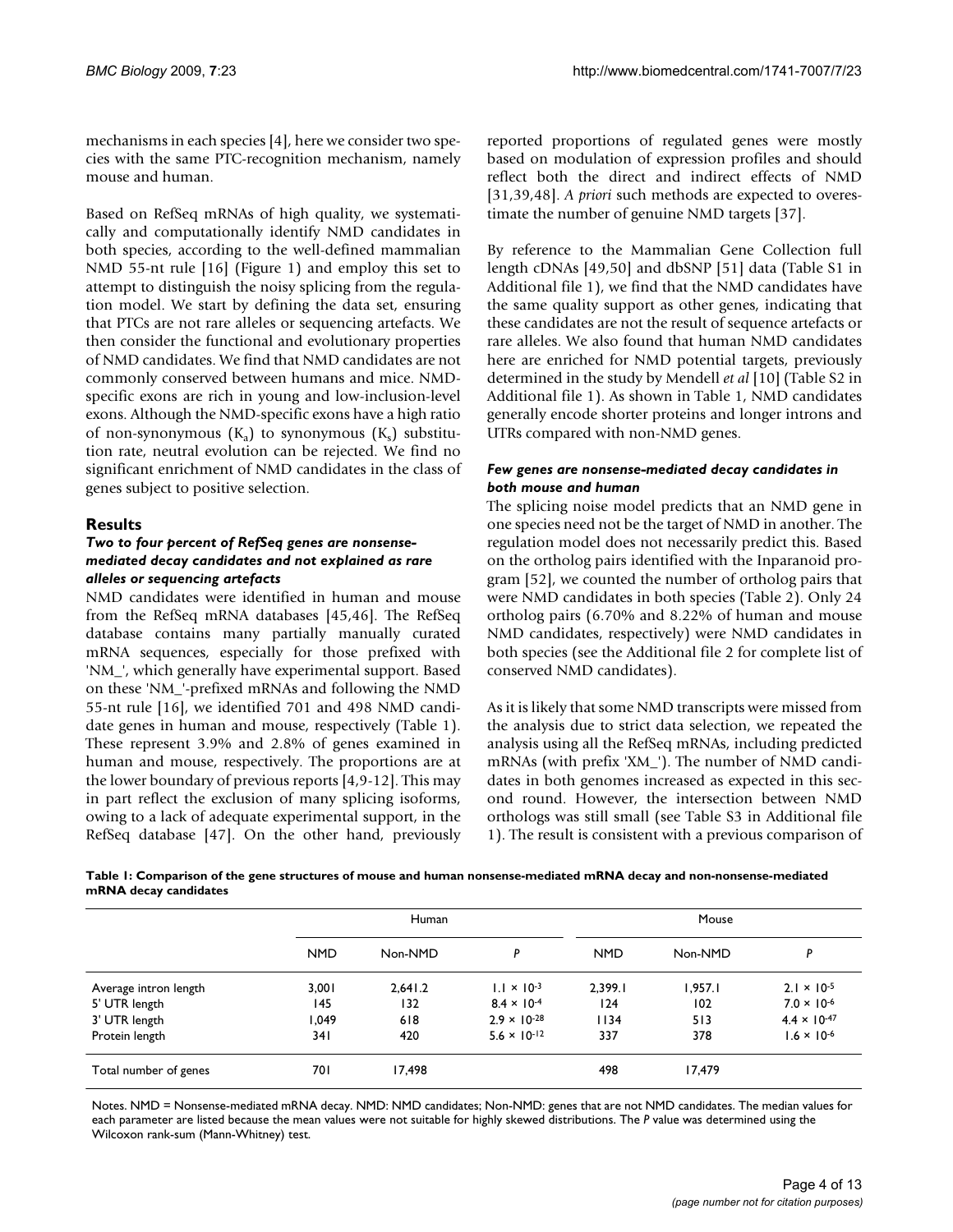| Table 2: Few genes are nonsense-mediated mRNA decay |  |
|-----------------------------------------------------|--|
| candidates both in humans and mice.                 |  |

|                                                         | Human         | Mouse         |
|---------------------------------------------------------|---------------|---------------|
| Number of orthologs<br>NMD candidates in either species | 13.120<br>358 | 13.120<br>292 |
| NMD candidates in both species                          | 24            | 24            |

NMD = nonsense-mediated mRNA decay

human, fruitfly *D. melanogaster* and *S. cerevisiae* NMD candidates [4,9-12]. We can also show that low rates of NMD conservation are not consistent with the normal rates of stop-codon turnover (see Table S4 in Additional file 1). Our finding shows that, even when the mechanism of PTC regulation is not a variable, deterministic regulation by NMD is generally not selectively favoured over the long term or is not the correct explanation for most PTCs.

### *Nonsense-mediated decay exons tend not to be multiples of three long*

If an exon is included by noisy splicing, pressure not to be translated should be higher if the exon is not a multiple of three long than if it is a multiple of three long. The inclusion of such exons will induce a frame shift if translated, which will change the encoded amino acids downstream of included exons. If so, this will result in proteins that are at best costly to make and non-functional, and at worst are toxic to cells. In contrast, inclusion of an exon that is a multiple of three will typically result in a small peptide insert but need not disrupt the overall function of that protein. The costs of noisy splicing can be reduced to some extent by degradation of these noisy transcripts employing mRNA decay systems, such as by NMD. As exons that are not a multiple of three impose a higher cost, we expect stronger selection for PTCs in exons that are not multiples of three compared with those that do not induce frameshifts, assuming an equal rate of missplicing. The regulation model makes no prediction of bias.

We classified exons in NMD candidates as NMD-specific exons (the exons observed only in NMD transcripts) and NMD-nonspecific exons (the left exons in NMD candidate genes) (Table 3). We began with genes having at least two RefSeq mRNAs and obtained 36,643 internal coding exons from 3,362 genes (including 252 NMD candidates and 3,110 non-NMD genes) (Table 3). Among these, we identified 278 NMD-specific exons and 2,353 NMD-nonspecific exons. Since NMD-specific exons may tend to be owned by only one transcript, for better comparison we classified exons in non-NMD candidates as non-NMDsingle (exons observed only in one RefSeq mRNA) and non-NMD-multiple exons (the remaining exons in non-NMD candidate genes) (Table 3). We focused on the NMD-specific exons of cassette type, because these exons did not overlap with regions in non-NMD transcripts and were more suitable for our purpose.

As shown in the fourth column of Table 3, the lengths of NMD-specific cassette exons are not divisible by three in more cases (60.3%) than non-NMD cassette exons (52.7% and 49.1% for non-NMD-single and non-NMDmultiple, respectively, chi-square test, *P* values: 0.09616 and 0.01388). This supports the noisy splice model. Note too that human-mouse conserved NMD exons show less of a tendency to not be multiples of three  $(14 \text{ of } 23 =$ 60.8%) than NMD exons created after the mouse-human split (7 of  $9 = 78\%$ ), although sample sizes are too small to make definitive conclusions (See Table 4 for conserved exons).

### *Nonsense-mediated decay-specific exons tend to be in the low inclusion category and newly created*

According to the noisy splice model, the NMD transcript is an alternatively spliced unwanted transcript. The regulation model does not require the NMD transcripts to be alternatively spliced transcripts, nor, if they are, need they be the minority form (the transcript isoform that constitutes a small fraction (less than one third) of transcripts from the same gene). Are then NMD genes more likely to be alternatively spliced than random genes and are the NMD transcript isoforms rare? To investigate this we mapped our gene lists to Ensembl genes with BioMart [53], and extracted the splicing isoform information from the ASD database [54,55].

#### **Table 3: Classification of human exon types based on RefSeq data**

| Exon class                                      | Constitutive | Alternative (Non-cassette) | Alternative (Cassette) <sup>c</sup> | Total          |
|-------------------------------------------------|--------------|----------------------------|-------------------------------------|----------------|
| NMD-specific <sup>a</sup>                       |              | 142                        | 136 [82]                            | 278            |
| NMD-non-specific <sup>a</sup><br>NonNMD-singleb | .599         | 282<br>1697                | 472 [251]<br>$4,110$ [2,165]        | 2,353<br>5,807 |
| NonNMD-multipleb                                | 25,236       | 65 I                       | $2,318$ [1,137]                     | 28,205         |

Notes. NMD = nonsense-mediated mRNA decay. <sup>a</sup> the NMD-specific exons are only observed in NMD transcripts, and the left exons of NMD candidate genes are classified as NMD-nonspecific. b the NonNMD-single exons are the ones observed only in one transcript, and the left exons of Non-NMD candidates are called as NonNMD-multiple. <sup>c</sup> the numbers in the square brackets are the counts of cassette exons whose lengths are not divided exactly by three. Cassette exons are the alternative exons completely skipped or included in splicing isoforms.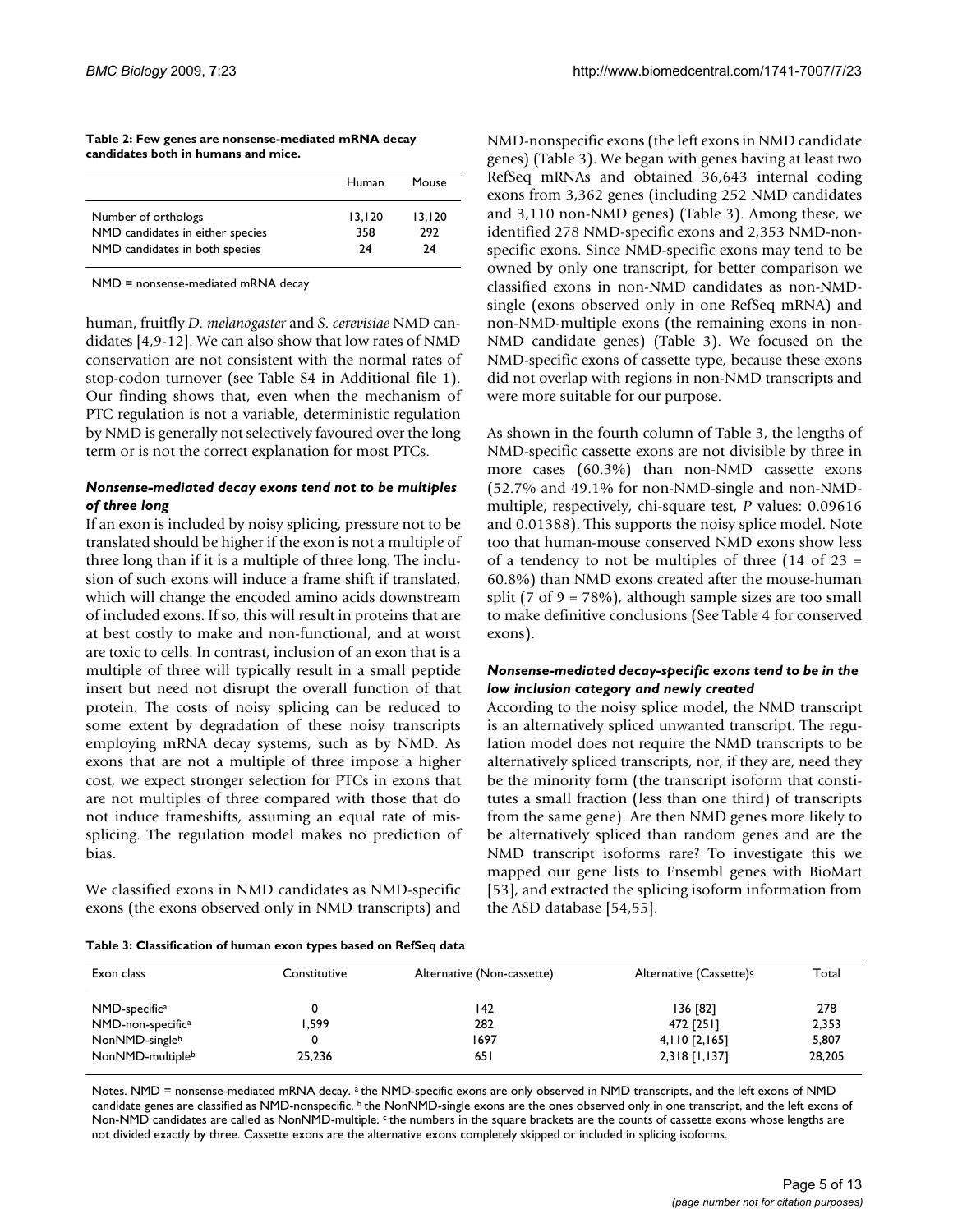| Evolutionary patterns | Human (source) | Mouse (target)           | Dog (outgroup) | NMD-specific | NonNMD-single |
|-----------------------|----------------|--------------------------|----------------|--------------|---------------|
| Conserved in target   |                |                          |                | 23           | 436           |
| Conserved in target   |                |                          | -              |              | 13            |
| Lost in target        |                |                          |                |              | 38            |
| Created in source     |                | $\overline{\phantom{0}}$ | -              |              | 66            |
| Total                 |                |                          |                | 35           | 553           |

**Table 4: Comparison of exon creation/loss between human nonsense-mediated mRNA decay-specific and non nonsense-mediated mRNA decay-single exons**

Notes. NMD = nonsense-mediated mRNA decay. +, The orthologous exon exists in this lineage; -, The orthologous exon is not observed in this lineage.

We find that 419 out of 458 and 271 out of 347 (for humans and mice, respectively) NMD candidate genes have at least two known splicing isoforms in ASD [54,55] (Table 5). Generally, one NMD candidate gene may have both NMD and non-NMD transcript variants. Compared with randomly selected genes we find that NMD candidates are more commonly subject to alternative splicing in humans (*P* = 0.0007832). However, there is no difference in mouse ( $P = 0.8705$ ). This is probably caused by: 1) misclassifying some true NMD targets into non-NMD set in mouse due to smaller number of 'NM\_' prefixed RefSeq mRNAs (19,083 and 23,839 RefSeq mRNAs in our dataset for mice and humans, respectively); and 2) lower detection rate of alternative splicing for mice (79%) than humans (86%) in the ASD database [54,55]. Note too that Xing and Lee found that in rodents NMD candidates are subject to alternative splicing more commonly than expected [44].

As expected from the noisy splicing model we found that a larger proportion of NMD-specific exons (48%) were spliced in minor form (included in less than one third of transcripts transcribed from this gene) compared with non-NMD-single exons (26.1%) (Figure 2) (One-sided Kolmogorov-Smirnov test, *P* = 0.02443). This is consistent with previous reports that most putative NMD transcripts are expressed in low abundance across examined tissues [41] and with the finding that both in humans and mice the minor transcript has a PTC more commonly than the major form (11.1% *versus* 3.7%) [44].

**Table 5: Identification of alternatively spliced genes based on the ASD database**

|                       |              | Human      |              | Mouse      |
|-----------------------|--------------|------------|--------------|------------|
|                       | AS           | Non-AS     | AS           | Non-AS     |
| <b>NMD</b><br>Non-NMD | 419<br>12047 | 39<br>1987 | 27 I<br>9761 | 76<br>2656 |

Notes. NMD = nonsense-mediated mRNA decay. In each cell are the counts of genes for each category. AS: the genes have alternative splicing isoforms identified in ASD database [54]. Non-AS: these genes have only one transcript isoform for each. Chi-square test: *P* = 0.0007832 and 0.8705 for human and mouse, respectively.

Are NMD exons ancient or new? To explore this question, we examined the exon creation and loss events for each NMD-specific cassette exon. To obtain this information, we started by mapping our exons to those from the ASAP2 and the VEEDB databases [56,57]. The VEEDB database provides exon conservation information for each given exon based on splice site conservation, this being extracted from a 17-vertebrate UCSC multi-genome alignment [57]. Using this exon conservation data, we could determine whether a given human exon is conserved or absent in mouse and dog (outgroup). Unfortunately, only a small portion of exons are mapped to the VEEDB database [57]. As shown in Table 4, 9 out of 35 NMD-specific exons were created after the human-mouse split. This pro-



### **Figure 2**

**Exon inclusion levels in different classes of cassette exons**. The nonsense-mediated mRNA decay-specific exons are enriched in the minor-form (inclusion level < 33%) inclusion category and depleted in the major-form (inclusion level > 67%) category.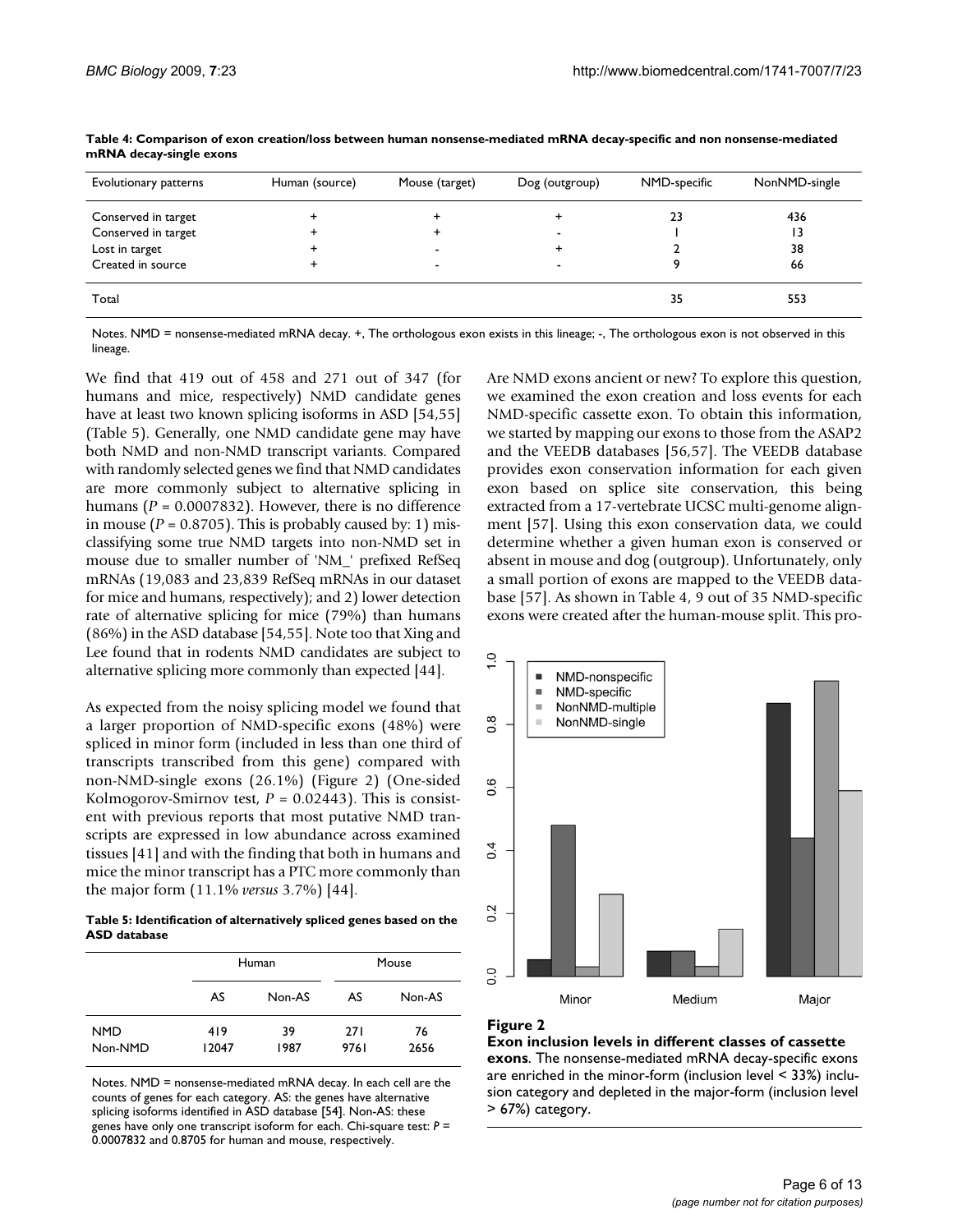portion (25.7%) is significantly higher than that of non-NMD-single class exons (11.9%) (Fisher's exact test, *P* = 0.0315) (see Additional file 2 for human NMD-specific exons conserved in mice). When we compared humans against Rhesus macaques (*Macaca mulatta*) with mice as outgroup, the difference is more significant (Additional file 1, Table S5, NMD-specific 21.2%, non-NMD-single 4.5%,  $P = 0.001139$ ). These findings are consistent with the fact that NMD-inducing exons are often not conserved among species [41]. The exon loss rates are much smaller and there was no difference between NMD and non-NMD exons.

An association between new and alternatively spliced exons can probably also account for the rapid turnover of genes subject to NMD. Two types of species-specific alternative splicing events can be defined [58,59]. One type, referred to as 'species-specific alternative splicing of conserved exons', is represented by a conserved exon that is alternatively spliced in one species but constitutively spliced in the other species. The other type, referred to as 'genome-specific alternative splicing', is represented by an alternative exon in one species which is not detectable in the ortholog of the other species (see Figure Three in [41] for diagrams). More than 41% of species-specific alternative splicing events of conserved exons and 61% genomespecific alternative splicing events had the potential to trigger NMD, while the NMD-inducing rate of conserved alternative splicing events between human and mice was much lower  $($  < 31% $)$  [41]. No matter which form it is, both types cause NMD to occur more often in only one of the two species than in both species, and can hence explain to a considerable extent NMD status divergence.

### *Where an orthologous exon can be found, the nonsensemediated decay-specific exon is or was under purifying selection*

Both models (noise and expression regulation) predict that NMD exons may be under lower selective constraint than non-NMD exons. However the noisy model predicts neutral evolution for the NMD-specific exons (owing to

their not being translated) while the regulation model predicts there to be purifying selection still operating. To examine the evolution of NMD-specific exons, we concatenated the alignments of the NMD-specific cassette exons based on human-mouse-dog CDS alignments and calculated  $K_a/K_s$  ratios (ω) of non-synonymous substitution rate  $(K_a)$  to synonymous substitution rate  $(K_s)$  for each lineage using the PAML package [60] under the freeratio branch model [61], which assumes that each lineage evolved independently. As expected (Table 6), the  $K_a/K_s$ ratio in human NMD-specific cassette exons is higher than that in other regions of NMD candidates (0.3432 versus 0.2627). This is consistent with weaker negative selection pressure on the NMD exons. It is also higher than the ratios for the orthologous exon in other lineages (0.1082 and 0.0884 for mouse and dog, respectively).

Comparing alternative cassette exons with other parts of the same gene may be an error-prone test as cassette exons may generally have weaker evolutionary pressures due to their exclusions in some splicing isoforms. Indeed, we observe a higher  $K_a/K_s$  ratio in non-NMD-single class of exons than that in other regions (Table 6). To exclude the effect of this, we compared the NMD-specific  $K_a/K_s$  ratio against non-NMD-single exons. A higher  $K_a/K_s$  ratio for the NMD-specific class was still observed (Table 6, 0.3423 versus 0.2554).

While these results are consistent with the regulated expression model, fuller interpretation of the results is non-trivial. First, the ability to detect orthologous exons predisposes to finding exons functioning in regulation. Second, even if the spurious transcript model is correct for the lineage with the stop, the null for  $K_a/K_s$  is not 1. Crucial is when the exon was subject to NMD and what form of selection operated prior to this. If the exon was subject to NMD very recently, then most of the evolutionary history of the exon down the human lineage was not evolving in response to the presence of the stop. Only if the exon was always spurious, unlikely given that this exon is found in multiple distant taxa, would  $K_a/K_s = 1$  be

**Table 6:** *K***a/***K***s ratios comparison between human nonsense-mediated mRNA decay and Non-nonsense-mediated mRNA decay concatenated alignments.**

|                  | NMD-specific<br>exon alignment <sup>a</sup> | Remained region<br>in NMD alignment <sup>a</sup> | Non-NMD-single<br>exon alignment <sup>b</sup> | Remained region<br>in Non-NMD alignment <sup>b</sup> |
|------------------|---------------------------------------------|--------------------------------------------------|-----------------------------------------------|------------------------------------------------------|
| $\omega$ (Human) | 0.3423                                      | 0.2627                                           | 0.2554                                        | 0.1668                                               |
| $\omega$ (Mouse) | 0.1082                                      | 0.2184                                           | 0.1835                                        | 0.128                                                |
| $\omega(Dog)$    | 0.0884                                      | 0.2509                                           | 0.2193                                        | 0.1676                                               |

Notes. NMD = nonsense-mediated mRNA decay. ω (Human), ω (Mouse) and ω (Dog) are the *K*a/*K*s ratios in human, mouse and dog lineages, respectively. a NMD-specific exon alignment was concatenated alignment from the human NMD-specific exon regions of human-mouse-dog threeway CDS alignments, and the rest regions in the CDS alignments were concatenated together to construct the remained NMD alignment. b similar to the NMD-specific case, the human non-NMD-single exon regions of human-mouse-dog three-way CDS alignments were clipped out to construct the concatenated alignment, and the rest regions to construct the remained non-NMD alignment. See Methods for details.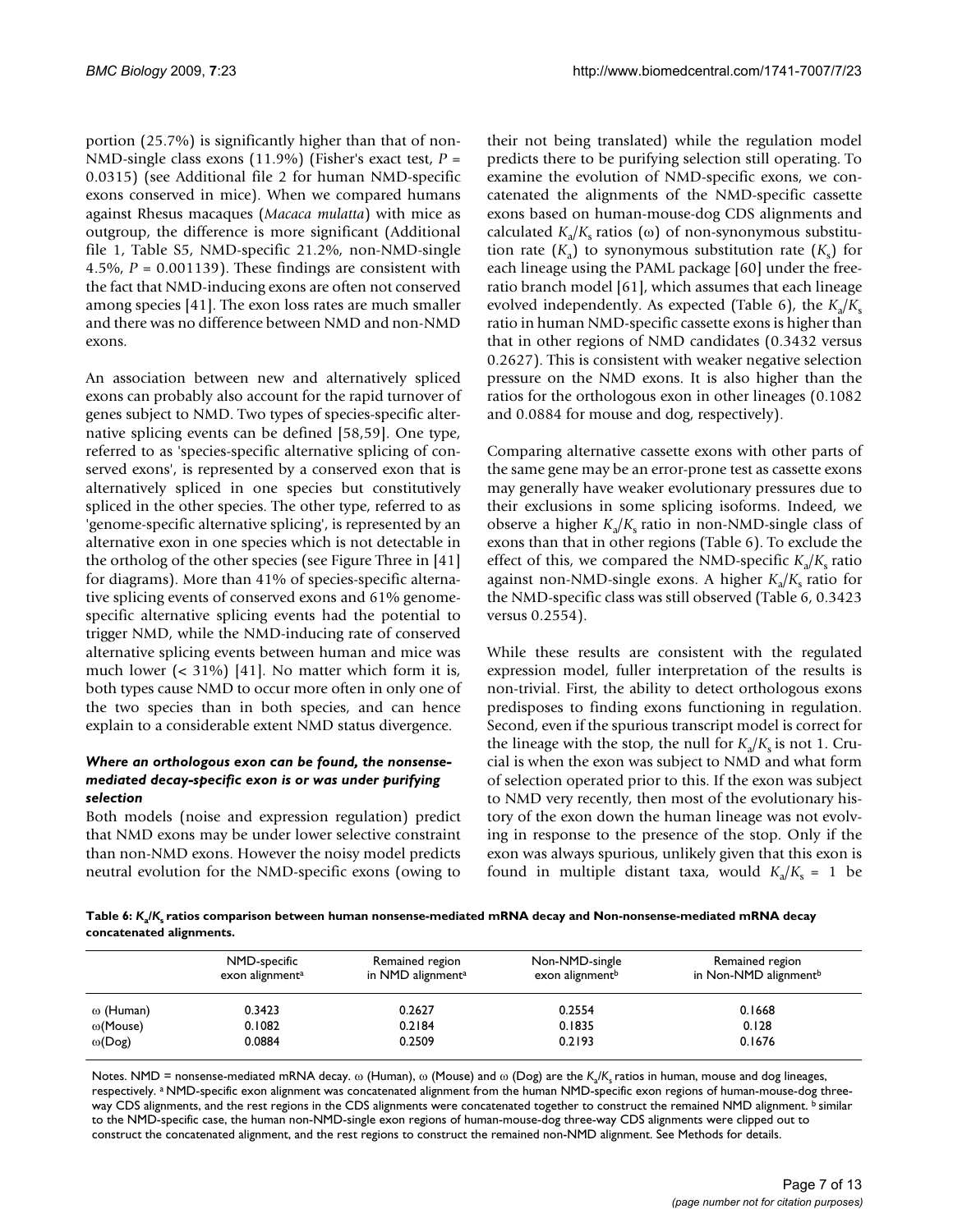expected for the lineage in question. In short, by virtue of the fact that we can find distant orthologous exons, we are almost certainly biasing the data set to exons that have been and possibly still are functional. Given that  $K_a/K_c < 1$ we can be confident that for some of the time the exon has not been spurious.

### *Nonsense-mediated decay candidates are fast evolving but not hot-spots for adaptive evolution*

Faster evolution for NMD-specific exons and higher  $K_a/K_s$ ratios for NMD candidates (even when controlling the expression profiles) (Figure S1 and Table S6 in Additional file 1) caused us to wonder whether the evolutionary mode of these genes is purifying selection, neutral evolution or adaptive evolution. Since most NMD candidates showed  $K_a/K_s < 1$  (Figure S2 in Additional file 1), these genes were under purifying selection as a whole. Consistent with this, we found that the NMD-specific cassette exons rejected the neutral evolution model  $(K_a/K_s = 1)$ using a likelihood ratio test [61] (Table 7,  $P = 1.77 \times 10^{-7}$ 8), although they were fast evolving compared with other regions in NMD candidates (Table 6).

Given that NMD candidates evolve faster in their own lineage than orthologs (relative rate test, Table S7 in Additional file 1), possibly owing to reduced selective constraints, it is tempting to suppose that NMD genes and exons are potentially given much more freedom to roam sequence space than exons of, for example, house-keeping genes. Might this predispose NMD genes to be hot-spots for adaptive evolution?

We checked if there were any cases of relaxed selection or positive selection for NMD candidates based on data from a previous study [62], which used a sensitive method (branch-site model in PAML [63,64]) to detect positive selection sites in human and chimp genes. As shown in Table 8, of 8,824 genes 104 genes were considered under positive selection in the human lineage. Four of 254 NMD candidates were detected as being candidates for positive selected. This proportion (1.6%) is slightly higher than that (1.2%) of non-NMD genes, but not statistically significant (*P* value = 0.5453). We find no evidence that NMD candidates are under relaxed selection (Table S8 in Additional file 1) for the 254 examined NMD candidates, indicating that, like most other genes, they are under purifying selection.

### *Under-representation of some functional classes of genes in the nonsense-mediated decay set is consistent with noisy splicing*

The above results suggest that for modern exons the noisy splicing model is appropriate. One result in this context is curious. While a gene that is an NMD candidate is unlikely to be an NMD candidate in other species, we do see that some functional classes of genes are consistently under-represented as NMD candidates (Table 9 and Additional file 3) and the proportion of NMD candidates within any given gene ontology (GO) class is largely unaltered between mouse and human (see Additional file 4). At first sight this conservation of function and the skew in representation looks like evidence for regulated splicing which predicts that NMD regulation might be particular for certain types of genes (for example, starvation or hypoxia-specific genes). We, however, note that this skew is also potentially consistent with the noisy splicing model, if there is a covariance between gene classes and rates of alternative splicing.

To examine the skew we employed tools of PANTHER database [65,66]. The biological processes with Bonferroni-corrected P values < 0.1 in either species are listed in Table 9. About half of the NMD candidates were classified as Biological process unclassified. This was the only set showing over-representation with the NMD class. The only other classes showing significant deviation from expected showed under-representation, these being Developmental processes, Cell-surface receptor-mediated signal transduction, Sensory perception, Signal transduction, Chemosensory perception, and Olfaction. The functional distributions of NMD candidates in humans and mice were quite similar. Of the top six most significant GO terms from either species, five (Biological process unclassified, Developmental processes, Sensory perception, Signal transduction, Chemosensory perception) also appeared in the list of the most significant in the other species (Table 9).

To further determine whether the divergence of orthology in NMD candidates also led to functional divergence, we compared the functional distributions of human and mouse NMD candidates using the FatiGO web tool [67], which is able to detect particular GO terms for which the two lists of genes have different proportions of genes. For feasibility, the GO terms for mouse genes were deduced from the corresponding human orthologs. No significant GO terms were

**Table 7: Test of neutral evolution for human nonsense-mediated mRNA decay-specific exons under branch model.**

| Model                           | $\omega$ (Human) | $\omega$ (Mouse) | $\omega$ (Dog)   | Log-likelihood           | Number of parameters | P value  |
|---------------------------------|------------------|------------------|------------------|--------------------------|----------------------|----------|
| Free-ratios<br>Free-ratios(fix) | 0.3423           | 0.1082<br>0.0973 | 0.0884<br>0.0732 | -6947.6716<br>-6963.5371 |                      | I.77E-08 |

Note: if the neutral evolution occurred in human lineage, then the log-likelihood should not change much after the ω is fixed at 1. Our data reject this neutral model with a significant difference.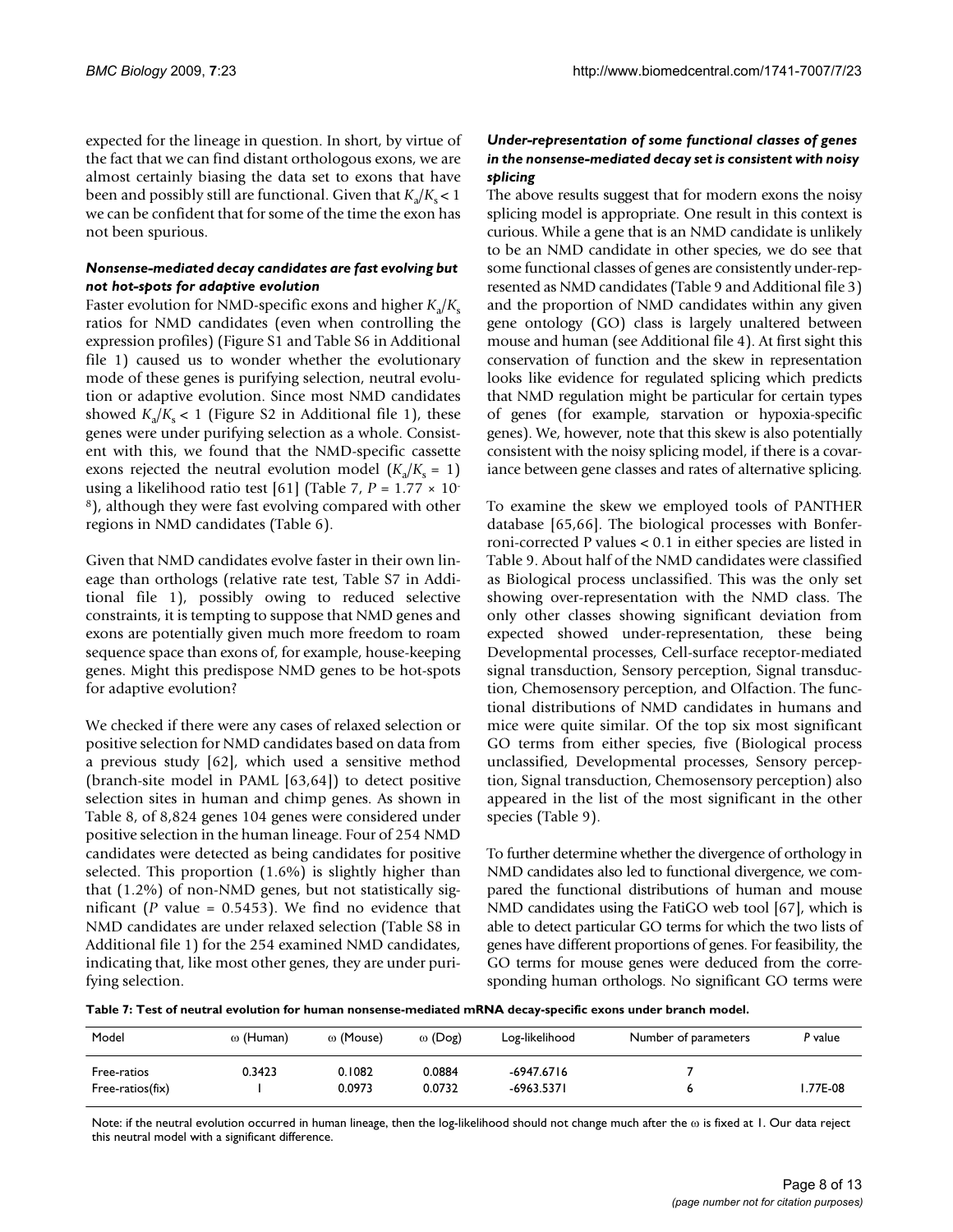| Table 8: The frequency of positive selection in human genes is |  |
|----------------------------------------------------------------|--|
| not correlated with nonsense-mediated mRNA decay status.       |  |

|            | PS  | Non-PS | Total |
|------------|-----|--------|-------|
| <b>NMD</b> | 100 | 250    | 254   |
| Non-NMD    |     | 8470   | 8570  |

Note. NMD = nonsense-mediated mRNA decay. The information on positive selection (PS) was downloaded from the supplementary data in study [62]. Fisher's exact test, *P* = 0.5453.

detected at any level (GO levels 3 to 9; see Additional file 4). To exclude the effect of orthologs that are NMD candidates in both species, we repeated the analysis after removing these orthologs from either or both species. As before there was no GO term showing a significant difference between mice and humans in the regularity of NMD (data not shown). This indicates that there is no functional class in which there are significantly more or fewer human NMD candidates compared against mouse NMD candidates.

These results suggest that NMD targets different genes in the two species, but ones largely in the same functional categories (Table 9 and Additional file 4). While superficially this looks like evidence for regulated splicing, if alternatively spliced genes are more prone to incorrect splicing, we expect, under the noisy splicing model, that the NMD-under-represented functional classes will have fewer alternatively spliced genes than other classes.

To test this, we extracted the genes associated with each functional class in Table 9 (excluding the *Biological process unclassified* class) for humans from the PANTHER database [65,66]. Then, we compared the proportion of alternatively spliced genes in each class against the rest. As shown in Table 10, in total 12,466 out of 14,492 (86%) genes are alternatively spliced based on the ASD database [54,55], while the proportions for classes *Developmental processes, Cell-surface receptor-mediated signal transduction, Sensory perception, Signal transduction* and *Chemosensory* *perception* are significantly smaller. Repeating the same analysis after removing all the NMD genes we find the same result (Table 10). These results suggest that covariation of functional class with NMD is consistent with the noisy splice model and different regularities of alternative splicing.

### **Discussion**

While NMD must play a role in preventing the translation of rare alleles with premature stop codons [23], it is perhaps surprising that 2 to 4% of our genes have a premature stop codon that is not just a rare allele (Table S1 in Additional file 1). While it is likely that in some cases (ancient exons) NMD functions in a regulatory mode, our results more strongly support the noisy splicing model. Many features are consistent with this: the rarity of genes regulated by NMD in one species being regulated by NMD in the other (controlling for PTC recognition mechanism) (Table 2 and Table S3 in Additional file 1); the excess of exons that are not multiples of three long (Table 3); the association with alternative splicing (Table 5) and with minor splice forms (Figure 2); and the excess of modern exons associated with NMD (Table 4 and Table S5 in Additional file 1). Conservation of the gene classes subject to NMD (Table 9 and Additional file 4) is also consistent, given that gene class and propensity for alternative splicing covary (Table 10). These results are consistent with previous studies and extend their findings.

Is our estimate of 2 to 4% of genes being subject to NMD accurate? This estimate is on the lower bounds, compared with prior approaches [9-12]. This likely reflects in part both our conservative approach and a tendency for alternative methods to over-estimate. As regards the latter, previous studies based on EST data [40,42,43] or expression microarrays [10] found higher proportions of NMD candidates. However this may include some aberrant transcripts due to noise in EST data [68]. More problematic is the possibility that, as candidates are identified based on expres-

**Table 9: Biological process analysis of nonsense-mediated mRNA decay candidates.**

|                                                    | Human     |                 |                          | Mouse     |                          |                        |  |
|----------------------------------------------------|-----------|-----------------|--------------------------|-----------|--------------------------|------------------------|--|
| Biological process terms                           | All genes | NMD genes       | P value                  | All genes | NMD genes                | P value                |  |
| Biological process unclassified                    | 6,172     | 3270            | $.45 \times 10^{-11}$    | 6080      | $244^\circ$              | $1.28 \times 10^{-11}$ |  |
| Developmental processes                            | 1.908     | $43^{\cup}$     | $1.68 \times 10^{-3}$    | 1867      | $32^{\cup}$              | $5.70 \times 10^{-2}$  |  |
| Cell-surface receptor-mediated signal transduction | 1.513     | 30 <sup>U</sup> | $3.56 \times 10^{-3}$    | ۰.        | $\overline{\phantom{a}}$ |                        |  |
| Sensory perception                                 | 465       | $5^{\text{U}}$  | $1.08 \times 10^{-2}$    | 971       | 13∪                      | $7.10 \times 10^{-2}$  |  |
| Signal transduction                                | 3.127     | $87^{\circ}$    | $1.44 \times 10^{-2}$    | 3491      | $66^{\cup}$              | $8.75 \times 10^{-3}$  |  |
| Chemosensory perception                            | 203       | 0               | $6.03 \times 10^{-2}$    | 545       | $2^{\cup}$               | $5.14 \times 10^{-3}$  |  |
| Olfaction                                          | ۰         | $\sim$          | $\overline{\phantom{a}}$ | 539       | $2^{\cup}$               | $8.14 \times 10^{-3}$  |  |
| Total number of genes                              | 18,172    | 693             |                          | 17939     | 491                      |                        |  |

Notes. NMD = nonsense-mediated mRNA decay. The biological processes with Bonferroni-corrected *P* values < 0.1 are listed; the complete result is presented in Additional file 3.  $\circ$ : biological process was over-represented in NMD candidates;  $\circ$ : biological process was under-represented in NMD candidates; symbol '-' indicates that the biological process exhibited a *P* value > 0.1 in this species, but not in the other species.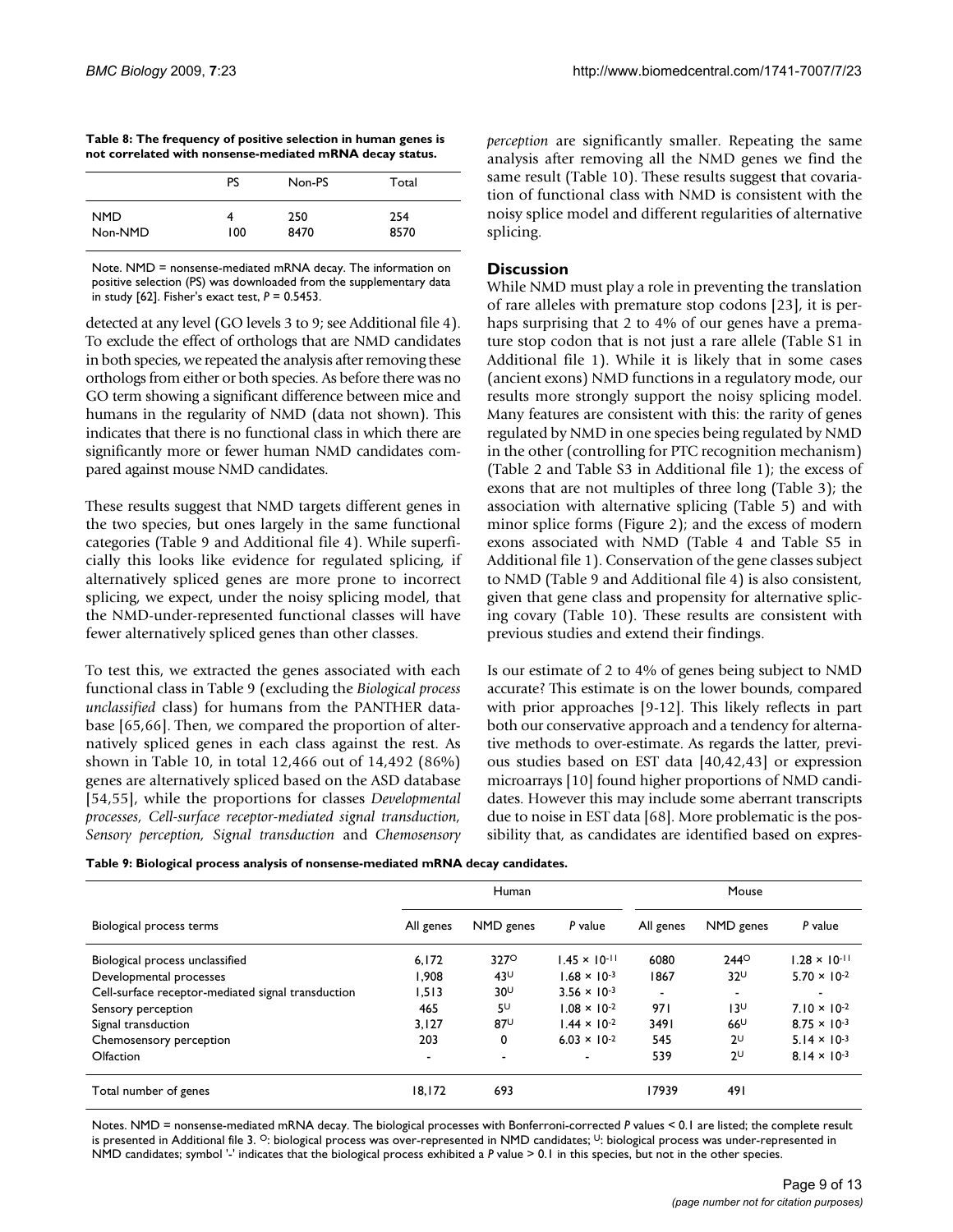|                                                    | All <sup>a</sup> |        |               | Non-NMDb |        |        |               |            |
|----------------------------------------------------|------------------|--------|---------------|----------|--------|--------|---------------|------------|
| Biological process terms                           | Non-AS           | AS     | AS Proportion | P value  | Non-AS | AS     | AS proportion | P value    |
| Developmental processes                            | 286              | 1.304  | 0.82          | l.27E-06 | 283    | 1271   | 0.82          | I.43E-06   |
| Cell surface receptor mediated signal transduction | 224              | 834    | 0.79          | 3.40E-12 | 221    | 811    | 0.79          | $5.19E-12$ |
| Sensory perception                                 | 44               | 170    | 0.79          | 0.00699  | 44     | 165    | 0.79          | 0.00543    |
| Signal transduction                                | 416              | 2.029  | 0.83          | 2.44E-06 | 409    | 1960   | 0.83          | 2.31E-06   |
| Chemosensory perception                            |                  | 5      | 0.50          | 0.00726  | 5      | 5      | 0.50          | 0.00767    |
| Total genes                                        | 2.026            | 12,466 | 0.86          |          | 1987   | 12.047 | 0.86          |            |

**Table 10: Evidence that there are fewer alternatively spliced genes in nonsense-mediated mRNA decay under-represented functional classes in humans.**

Notes. NMD = nonsense-mediated mRNA decay. a all the genes with alternative splicing information were used. b only the genes that are not NMD candidates were used.

sion profile changes after inhibition of NMD, many indirect NMD targets are included [31,39] (for example, those up-regulated by a protein made from an NMD-regulated gene). There are, however, at least two reasons why our study might be conservative. First, because the RefSeq database excludes splice forms without enough experimental support, many true NMD targets may well be missed. Further, in employing the NMD 55-nt rule (Figure 1) to identify the NMD candidates, we may well miss transcripts regulated in a different manner. Notably both extended 3'UTR and uORFs can trigger NMD to some extent [18,19]. Parenthetically, our identified NMD candidates show longer 3'UTRs than non-NMD genes (Table 1). Given an association between long 3'UTR and NMD, it is possible that both long 3'UTRs and an exon junction complex downstream of a PTC contribute to targeting. On balance then our 2 to 4% figure is probably conservative. By equal measure, our NMD sample should be relatively clean (that is, low false positive rate). For this reason we suggest that the results that we present are likely to be robust.

Is it likely that spurious splicing will explain most PTCs in other organisms? Consider, for example, *S. cerevisiae*. Here only 5% of genes have introns and alternative splice forms seem relatively rare. *A priori* in such a genome regulated expression is expected to be the dominant explanation. Nonetheless, a noisy splicing model of some form may yet be viable. In the yeast genome, more than 70% of genomic regions are transcribed [69,70] and the richness of the transcriptome is greater than expected. It is viable to suppose that some fraction of these transcripts is spurious and selection for PTCs, out of the normal reading frame, is selected for. Less clear is how such a model might explain an in-frame PTC in a protein coding gene where the PTC is the unique stop codon in the gene.

### **Conclusion**

We find good evidence consistent with the noisy splicing model, especially in the case of recent exons. However, for ancient exons with a PTC association with NMD regulated regulation is a viable model.

# **Methods**

### *Data collection*

We downloaded the sequences and annotations for human and mice from the NCBI RefSeq [46] database (Build 36.1) in January 2007. To improve the confidence of NMD candidate identification, we only extracted the transcripts with initial letters 'NM\_'. Based on these annotations, for each transcript, we calculated the distance from the stop codon to the exon-exon junction closest to the 3' end. According to the NMD rule [3,4,16], we classified transcripts as NMD candidates if the distance was > 55 nucleotide bps. Then, we defined a gene as an NMD candidate if it had at least one NMD candidate transcript. All the remaining genes in the genome were classified as non-NMD candidates.

The UTR length, average intron length and protein length for each transcript were also calculated or extracted from the annotations. For each gene with multiple transcript variants, we collapsed these parameters into one by choosing the splicing form with the longest protein and calculating the means of transcript isoforms.

### *Exon type classification*

We started from 3,362 genes with at least two RefSeq mRNAs in our dataset, which included 252 NMD and 3,110 Non-NMD candidates. We only considered the coding exons in each transcript and excluded the two marginal 5' and 3' exons within each gene due to their general incompleteness. For NMD candidates, we searched the exon isoforms only observed in NMD transcripts and defined these exons as NMD-specific exons, and defined the remaining exons in NMD candidates as NMD-nonspecific exons. For non-NMD candidates, we classified exons as non-NMD-single and non-NMD-multiple. The former were observed in only one splicing transcript iso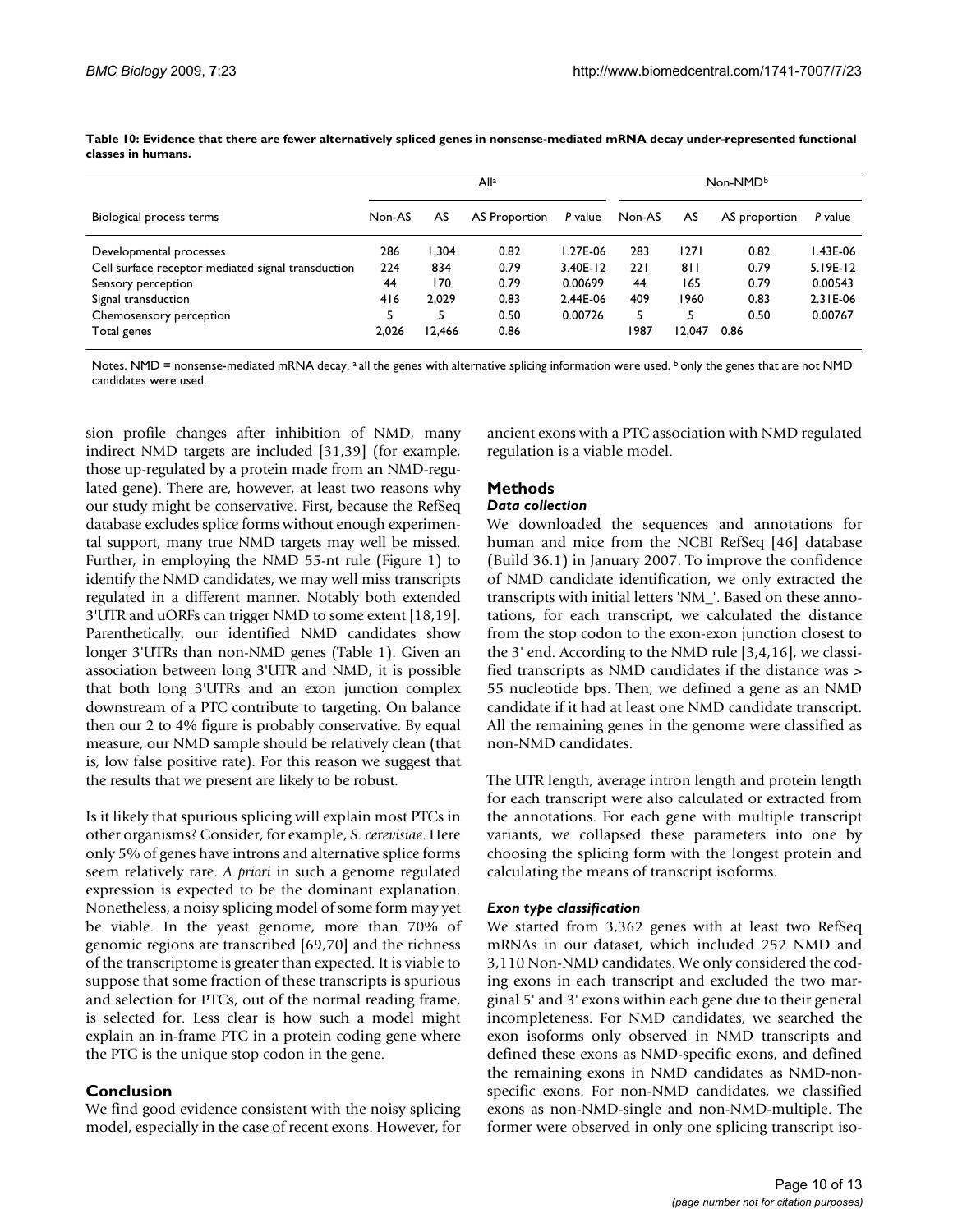form for a given gene and the latter were observed in at least two different splicing transcript isoforms.

### *Mapping exons to ASAP2 database*

Since the ASAP2 database gives the positions of exons on human chromosomes [71] of NCBI build 35.1 [46,72,73], equivalent to UCSC hg17 [74-76], we mapped the human exon set of RefSeq mRNAs to the ASAP2 database [56] as follows: first, we converted the exon positions on reference sequence contigs into those on chromosomes (NCBI build 36.1, UCSC hg18) using a Perl script. Second, we used the UCSC [76] liftOver tool to convert these positions into those on human NCBI build 35.1 (UCSC hg17). Finally, we compared these positions with those in the ASAP2 database and retrieved the ASAP2 exons that exactly matched the RefSeq exon set. 95,029 of 209,222 RefSeq exons can be uniquely mapped to the ASAP2 database. Based on these matched exons, we can easily obtain the splicing state, inclusion levels, exon creation/loss from the ASAP2 and the VEEDB database tables [56,57].

### *Construction of exon alignments for nonsense-mediated decay -specific exons and calculation of* **K***a/***K***<sup>s</sup>*

Given the NMD-specific cassette exon lists above, we extracted the corresponding regions from human-mousedog CDS alignments (built by a Clustal W, version 1.83 [77], see Additional file 1 for details) and concatenated them together. The remained regions in these alignments were also concatenated. These concatenations were inputted separately into PAML [60] package to calculate  $K_a/K_s$ ratio for each lineage under the free ratio model [61]. The alignments for non-NMD-single exons and remaining parts were similarly extracted and inputted into PAML for  $K_a/K_s$  calculations.

To see if the NMD-specific exons were under neutral evolution, we fixed the  $K_a/K_s$  at one in the human NMD lineage under free ratio model [61], and compared this with a more general model (with  $K_a/K_s$  free) to test if the neutral model could be rejected using likelihood ratio tests (calculated in R [78]).

### *Gene ontology analysis*

Comparisons of functional distributions of NMD candidates between human and mouse were carried out using the FatiGO program [67]. FatiGO implements the nested inclusive analysis, in which the test is done recursively until the deepest level in which significance is obtained and only this last level is reported. In this way both variables, the efficiency of the test and the highest precision in the term found, are optimized. The program computes a Fisher's two-tail exact test to statistically define over- or under-represented terms between two lists of genes, and the original *P* values are corrected by a false discovery rate approach [79].

The detection of over- or under- represented functional entries for NMD candidates was done based on the PAN-THER database [65,66]. The NMD candidate list was compared with the all the genes used and the *P* values were determined using a binomial test for each functional category. The original *P* values were adjusted using a modified Bonferroni correction method, which accounted for the nesting relationship among GO terms at different levels to avoid too conservative corrections.

### **Abbreviations**

EST: expressed sequence tag; GO: gene ontology;  $K_a$ : nonsynonymous substitution rate;  $K_s$ : synonymous substitution rate; NMD: nonsense-mediated mRNA decay; PABP: poly(A)-binding protein; PTC: premature termination codon; uORF: upstream open reading frame; NMD-specific exon: exon observed only in NMD RefSeq transcripts; NMD-non-specific exon: exon in NMD candidate gene but not NMD-specific one; Non-NMD-single exon: exon observed in only one RefSeq transcript in non-NMD candidate genes; Non-NMD-multiple exon: exon shared by at least two RefSeq transcripts in each non-NMD candidate gene; Cassette exon: exon completely alternatively spliced.

### **Authors' contributions**

ZZ, XK, LDH and conceived and designed the experiments. ZZ performed the computational analysis. ZZ, XK, LH, and LDH analyzed the data. ZZ, DX, PW and LZ contributed reagents/materials/analysis tools. ZZ, LH, XK and LDH wrote the paper. All authors read and approved the final manuscript.

# **Additional material**

### **Additional file 1**

*Supplementary materials. This file includes supplementary tables (Table S1–S8), supplementary figures (Figure S1–S2) and methods.* Click here for file [\[http://www.biomedcentral.com/content/supplementary/1741-](http://www.biomedcentral.com/content/supplementary/1741-7007-7-23-S1.doc) 7007-7-23-S1.doc]

# **Additional file 2**

*Conserved nonsense-mediated mRNA decay (NMD) candidates between humans and mice and conserved human NMD-specific exons. This file contains the list of ortholog pairs which are NMD candidates both in human and mouse, and includes the NMD-specific exons conserved in mice.*

Click here for file

[\[http://www.biomedcentral.com/content/supplementary/1741-](http://www.biomedcentral.com/content/supplementary/1741-7007-7-23-S2.xls) 7007-7-23-S2.xls]

# **Additional file 3**

*PANTHER analysis of nonsense-mediated mRNA decay candidates in humans and mice. This file contains the complete results of test of functional biases for human and mouse nonsense-mediated mRNA decay candidates using PANTHER annotating system.* Click here for file [\[http://www.biomedcentral.com/content/supplementary/1741-](http://www.biomedcentral.com/content/supplementary/1741-7007-7-23-S3.xls) 7007-7-23-S3.xls]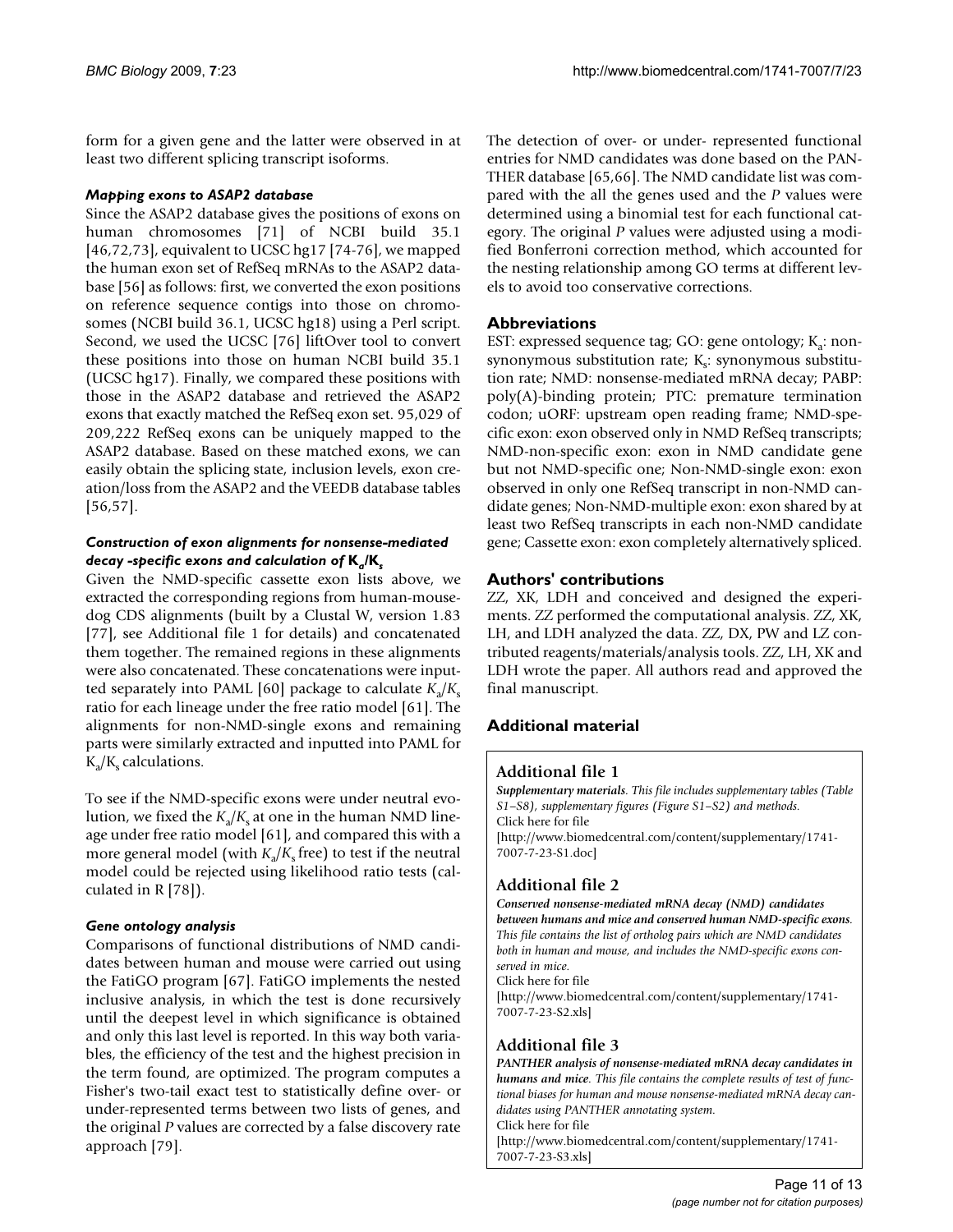### **Additional file 4**

*Comparison of human and mouse nonsense-mediated mRNA decay candidates function distributions. This file contains the complete results of comparing the functional distributions between human and mouse nonsense-mediated mRNA decay candidates using FatiGO tool.* Click here for file

[\[http://www.biomedcentral.com/content/supplementary/1741-](http://www.biomedcentral.com/content/supplementary/1741-7007-7-23-S4.xls) 7007-7-23-S4.xls]

### **Acknowledgements**

We thank Dr Lin Weng and Dr Guohui Ding for critically reading the paper. We thank Heng Xu, Yang Liu and Xianfeng Chen for helpful discussions. We also would like to thank the two anonymous referees for their constructive comments. This work is supported by the National High Technology Research and Development Program of China (2006AA02Z330, 2006AA02A301), the National Basic Research Program of China (No. 2007CB512202, 2004CB518603), the National Natural Science Foundation of China, Key Program (No.30530450), and the Knowledge Innovation Program of the Chinese Academy of Sciences (Grant No. KSCX1-YW-R-74). LDH is a Royal Society Wolfson Research Merit Award Holder.

### **References**

- 1. Chang YF, Imam JS, Wilkinson ME: **[The nonsense-mediated decay](http://www.ncbi.nlm.nih.gov/entrez/query.fcgi?cmd=Retrieve&db=PubMed&dopt=Abstract&list_uids=17352659) [RNA surveillance pathway.](http://www.ncbi.nlm.nih.gov/entrez/query.fcgi?cmd=Retrieve&db=PubMed&dopt=Abstract&list_uids=17352659)** *Ann Rev Biochem* 2007, **76:**51-74.
- 2. Conti E, Izaurralde E: **[Nonsense-mediated mRNA decay:](http://www.ncbi.nlm.nih.gov/entrez/query.fcgi?cmd=Retrieve&db=PubMed&dopt=Abstract&list_uids=15901503) [molecular insights and mechanistic variations across species.](http://www.ncbi.nlm.nih.gov/entrez/query.fcgi?cmd=Retrieve&db=PubMed&dopt=Abstract&list_uids=15901503)** *Curr Opin Cell Biol* 2005, **17:**316-325.
- 3. Maquat LE: **[Nonsense-mediated mRNA decay: splicing, trans](http://www.ncbi.nlm.nih.gov/entrez/query.fcgi?cmd=Retrieve&db=PubMed&dopt=Abstract&list_uids=15040442)[lation and mRNP dynamics.](http://www.ncbi.nlm.nih.gov/entrez/query.fcgi?cmd=Retrieve&db=PubMed&dopt=Abstract&list_uids=15040442)** *Nat Rev Mol Cell Biol* 2004, **5:**89-99.
- 4. Rehwinkel J, Raes J, Izaurralde E: **[Nonsense-mediated mRNA](http://www.ncbi.nlm.nih.gov/entrez/query.fcgi?cmd=Retrieve&db=PubMed&dopt=Abstract&list_uids=17010613) [decay: Target genes and functional diversification of effec](http://www.ncbi.nlm.nih.gov/entrez/query.fcgi?cmd=Retrieve&db=PubMed&dopt=Abstract&list_uids=17010613)[tors.](http://www.ncbi.nlm.nih.gov/entrez/query.fcgi?cmd=Retrieve&db=PubMed&dopt=Abstract&list_uids=17010613)** *Trends Biochem Sci* 2006, **31:**639-646.
- 5. Kerenyi Z, Merai Z, Hiripi L, Benkovics A, Gyula P, Lacomme C, Barta E, Nagy F, Silhavy D: **[Inter-kingdom conservation of mechanism](http://www.ncbi.nlm.nih.gov/entrez/query.fcgi?cmd=Retrieve&db=PubMed&dopt=Abstract&list_uids=18451801) [of nonsense-mediated mRNA decay.](http://www.ncbi.nlm.nih.gov/entrez/query.fcgi?cmd=Retrieve&db=PubMed&dopt=Abstract&list_uids=18451801)** *Embo J* 2008, **27:**1585-1595.
- 6. Wen J, Brogna S: **[Nonsense-mediated mRNA decay.](http://www.ncbi.nlm.nih.gov/entrez/query.fcgi?cmd=Retrieve&db=PubMed&dopt=Abstract&list_uids=18481993)** *Biochem Soc Trans* 2008, **36:**514-516.
- 7. Shyu AB, Wilkinson MF, van Hoof A: **[Messenger RNA regulation:](http://www.ncbi.nlm.nih.gov/entrez/query.fcgi?cmd=Retrieve&db=PubMed&dopt=Abstract&list_uids=18256698) [to translate or to degrade.](http://www.ncbi.nlm.nih.gov/entrez/query.fcgi?cmd=Retrieve&db=PubMed&dopt=Abstract&list_uids=18256698)** *Embo J* 2008, **27:**471-481.
- 8. Lelivelt MJ, Culbertson MR: **[Yeast Upf proteins required for](http://www.ncbi.nlm.nih.gov/entrez/query.fcgi?cmd=Retrieve&db=PubMed&dopt=Abstract&list_uids=10490610) [RNA surveillance affect global expression of the yeast tran](http://www.ncbi.nlm.nih.gov/entrez/query.fcgi?cmd=Retrieve&db=PubMed&dopt=Abstract&list_uids=10490610)[scriptome.](http://www.ncbi.nlm.nih.gov/entrez/query.fcgi?cmd=Retrieve&db=PubMed&dopt=Abstract&list_uids=10490610)** *Mol Cell Biol* 1999, **19:**6710-6719.
- 9. He F, Li X, Spatrick P, Casillo R, Dong S, Jacobson A: **[Genome-wide](http://www.ncbi.nlm.nih.gov/entrez/query.fcgi?cmd=Retrieve&db=PubMed&dopt=Abstract&list_uids=14690598) [analysis of mRNAs regulated by the nonsense-mediated and](http://www.ncbi.nlm.nih.gov/entrez/query.fcgi?cmd=Retrieve&db=PubMed&dopt=Abstract&list_uids=14690598) [5' to 3' mRNA decay pathways in yeast.](http://www.ncbi.nlm.nih.gov/entrez/query.fcgi?cmd=Retrieve&db=PubMed&dopt=Abstract&list_uids=14690598)** *Mol Cell* 2003, **12:**1439-1452.
- 10. Mendell JT, Sharifi NA, Meyers JL, Martinez-Murillo F, Dietz HC: **[Nonsense surveillance regulates expression of diverse](http://www.ncbi.nlm.nih.gov/entrez/query.fcgi?cmd=Retrieve&db=PubMed&dopt=Abstract&list_uids=15448691) classes of mammalian transcripts and mutes genomic noise.** *Nat Genet* 2004, **36:**1073-1078.
- Rehwinkel J, Letunic I, Raes J, Bork P, Izaurralde E: [Nonsense-medi](http://www.ncbi.nlm.nih.gov/entrez/query.fcgi?cmd=Retrieve&db=PubMed&dopt=Abstract&list_uids=16199763)**[ated mRNA decay factors act in concert to regulate com](http://www.ncbi.nlm.nih.gov/entrez/query.fcgi?cmd=Retrieve&db=PubMed&dopt=Abstract&list_uids=16199763)[mon mRNA targets.](http://www.ncbi.nlm.nih.gov/entrez/query.fcgi?cmd=Retrieve&db=PubMed&dopt=Abstract&list_uids=16199763)** *RNA* 2005, **11:**1530-1544.
- 12. Wittmann J, Hol EM, Jack HM: **[hUPF2 silencing identifies physio](http://www.ncbi.nlm.nih.gov/entrez/query.fcgi?cmd=Retrieve&db=PubMed&dopt=Abstract&list_uids=16449641)[logic substrates of mammalian nonsense-mediated mRNA](http://www.ncbi.nlm.nih.gov/entrez/query.fcgi?cmd=Retrieve&db=PubMed&dopt=Abstract&list_uids=16449641) [decay.](http://www.ncbi.nlm.nih.gov/entrez/query.fcgi?cmd=Retrieve&db=PubMed&dopt=Abstract&list_uids=16449641)** *Mol Cell Biol* 2006, **26:**1272-1287.
- 13. Muhlrad D, Parker R: **[Aberrant mRNAs with extended 3' UTRs](http://www.ncbi.nlm.nih.gov/entrez/query.fcgi?cmd=Retrieve&db=PubMed&dopt=Abstract&list_uids=10573121) [are substrates for rapid degradation by mRNA surveillance.](http://www.ncbi.nlm.nih.gov/entrez/query.fcgi?cmd=Retrieve&db=PubMed&dopt=Abstract&list_uids=10573121)** *RNA* 1999, **5:**1299-1307.
- 14. Amrani N, Ganesan R, Kervestin S, Mangus DA, Ghosh S, Jacobson A: **[A faux 3'-UTR promotes aberrant termination and triggers](http://www.ncbi.nlm.nih.gov/entrez/query.fcgi?cmd=Retrieve&db=PubMed&dopt=Abstract&list_uids=15525991) [nonsense-mediated mRNA decay.](http://www.ncbi.nlm.nih.gov/entrez/query.fcgi?cmd=Retrieve&db=PubMed&dopt=Abstract&list_uids=15525991)** *Nature* 2004, **432:**112-118.
- 15. Behm-Ansmant I, Gatfield D, Rehwinkel J, Hilgers V, Izaurralde E: **[A con](http://www.ncbi.nlm.nih.gov/entrez/query.fcgi?cmd=Retrieve&db=PubMed&dopt=Abstract&list_uids=17318186)[served role for cytoplasmic poly\(A\)-binding protein 1 \(PABPC1\)](http://www.ncbi.nlm.nih.gov/entrez/query.fcgi?cmd=Retrieve&db=PubMed&dopt=Abstract&list_uids=17318186) [in nonsense-mediated mRNA decay.](http://www.ncbi.nlm.nih.gov/entrez/query.fcgi?cmd=Retrieve&db=PubMed&dopt=Abstract&list_uids=17318186)** *Embo J* 2007, **26:**1591-1601.
- 16. Nagy E, Maquat LE: **[A rule for termination-codon position](http://www.ncbi.nlm.nih.gov/entrez/query.fcgi?cmd=Retrieve&db=PubMed&dopt=Abstract&list_uids=9644970) [within intron-containing genes: when nonsense affects RNA](http://www.ncbi.nlm.nih.gov/entrez/query.fcgi?cmd=Retrieve&db=PubMed&dopt=Abstract&list_uids=9644970) [abundance.](http://www.ncbi.nlm.nih.gov/entrez/query.fcgi?cmd=Retrieve&db=PubMed&dopt=Abstract&list_uids=9644970)** *Trends Biochem Sci* 1998, **23:**198-199.
- 17. Kuzmiak HA, Maquat LE: **[Applying nonsense-mediated mRNA](http://www.ncbi.nlm.nih.gov/entrez/query.fcgi?cmd=Retrieve&db=PubMed&dopt=Abstract&list_uids=16782405) [decay research to the clinic: progress and challenges.](http://www.ncbi.nlm.nih.gov/entrez/query.fcgi?cmd=Retrieve&db=PubMed&dopt=Abstract&list_uids=16782405)** *Trends Mol Med* 2006, **12:**306-316.
- 18. Singh G, Rebbapragada I, Lykke-Andersen J: **[A competition](http://www.ncbi.nlm.nih.gov/entrez/query.fcgi?cmd=Retrieve&db=PubMed&dopt=Abstract&list_uids=18447585) [between stimulators and antagonists of Upf complex](http://www.ncbi.nlm.nih.gov/entrez/query.fcgi?cmd=Retrieve&db=PubMed&dopt=Abstract&list_uids=18447585) recruitment governs human nonsense-mediated mRNA [decay.](http://www.ncbi.nlm.nih.gov/entrez/query.fcgi?cmd=Retrieve&db=PubMed&dopt=Abstract&list_uids=18447585)** *PLoS Biol* 2008, **6:**e111.
- 19. Silva AL, Ribeiro P, Inacio A, Liebhaber SA, Romao L: **[Proximity of](http://www.ncbi.nlm.nih.gov/entrez/query.fcgi?cmd=Retrieve&db=PubMed&dopt=Abstract&list_uids=18230761) [the poly\(A\)-binding protein to a premature termination](http://www.ncbi.nlm.nih.gov/entrez/query.fcgi?cmd=Retrieve&db=PubMed&dopt=Abstract&list_uids=18230761) codon inhibits mammalian nonsense-mediated mRNA [decay.](http://www.ncbi.nlm.nih.gov/entrez/query.fcgi?cmd=Retrieve&db=PubMed&dopt=Abstract&list_uids=18230761)** *RNA* 2008, **14:**563-576.
- 20. Eberle AB, Stalder L, Mathys H, Orozco RZ, Muhlemann O: **[Post](http://www.ncbi.nlm.nih.gov/entrez/query.fcgi?cmd=Retrieve&db=PubMed&dopt=Abstract&list_uids=18447580)[transcriptional gene regulation by spatial rearrangement of](http://www.ncbi.nlm.nih.gov/entrez/query.fcgi?cmd=Retrieve&db=PubMed&dopt=Abstract&list_uids=18447580) [the 3' untranslated region.](http://www.ncbi.nlm.nih.gov/entrez/query.fcgi?cmd=Retrieve&db=PubMed&dopt=Abstract&list_uids=18447580)** *PLoS Biol* 2008, **6:**e92.
- 21. Muhlemann O: **[Recognition of nonsense mRNA: towards a uni](http://www.ncbi.nlm.nih.gov/entrez/query.fcgi?cmd=Retrieve&db=PubMed&dopt=Abstract&list_uids=18481988)[fied model.](http://www.ncbi.nlm.nih.gov/entrez/query.fcgi?cmd=Retrieve&db=PubMed&dopt=Abstract&list_uids=18481988)** *Biochem Soc Trans* 2008, **36:**497-501.
- 22. Medghalchi SM, Frischmeyer PA, Mendell JT, Kelly AG, Lawler AM, Dietz HC: **[Rent1, a trans-effector of nonsense-mediated](http://www.ncbi.nlm.nih.gov/entrez/query.fcgi?cmd=Retrieve&db=PubMed&dopt=Abstract&list_uids=11152657) [mRNA decay, is essential for mammalian embryonic viabil](http://www.ncbi.nlm.nih.gov/entrez/query.fcgi?cmd=Retrieve&db=PubMed&dopt=Abstract&list_uids=11152657)[ity.](http://www.ncbi.nlm.nih.gov/entrez/query.fcgi?cmd=Retrieve&db=PubMed&dopt=Abstract&list_uids=11152657)** *Hum Mol Genet* 2001, **10:**99-105.
- 23. Frischmeyer PA, Dietz HC: **[Nonsense-mediated mRNA decay in](http://www.ncbi.nlm.nih.gov/entrez/query.fcgi?cmd=Retrieve&db=PubMed&dopt=Abstract&list_uids=10469842) [health and disease.](http://www.ncbi.nlm.nih.gov/entrez/query.fcgi?cmd=Retrieve&db=PubMed&dopt=Abstract&list_uids=10469842)** *Hum Mol Genet* 1999, **8:**1893-1900.
- 24. Ivanov I, Lo KC, Hawthorn L, Cowell JK, Ionov Y: **[Identifying can](http://www.ncbi.nlm.nih.gov/entrez/query.fcgi?cmd=Retrieve&db=PubMed&dopt=Abstract&list_uids=17086209)[didate colon cancer tumor suppressor genes using inhibition](http://www.ncbi.nlm.nih.gov/entrez/query.fcgi?cmd=Retrieve&db=PubMed&dopt=Abstract&list_uids=17086209) of nonsense-mediated mRNA decay in colon cancer cells.** *Oncogene* 2007, **26:**2873-2884.
- 25. Noensie EN, Dietz HC: **[A strategy for disease gene identifica](http://www.ncbi.nlm.nih.gov/entrez/query.fcgi?cmd=Retrieve&db=PubMed&dopt=Abstract&list_uids=11329012)[tion through nonsense-mediated mRNA decay inhibition.](http://www.ncbi.nlm.nih.gov/entrez/query.fcgi?cmd=Retrieve&db=PubMed&dopt=Abstract&list_uids=11329012)** *Nat Biotechnol* 2001, **19:**434-439.
- 26. Khajavi M, Inoue K, Lupski JR: **[Nonsense-mediated mRNA decay](http://www.ncbi.nlm.nih.gov/entrez/query.fcgi?cmd=Retrieve&db=PubMed&dopt=Abstract&list_uids=16757948) [modulates clinical outcome of genetic disease.](http://www.ncbi.nlm.nih.gov/entrez/query.fcgi?cmd=Retrieve&db=PubMed&dopt=Abstract&list_uids=16757948)** *Eur J Hum Genet* 2006, **14:**1074-1081.
- 27. McGlincy NJ, Smith CW: **[Alternative splicing resulting in non](http://www.ncbi.nlm.nih.gov/entrez/query.fcgi?cmd=Retrieve&db=PubMed&dopt=Abstract&list_uids=18621535)[sense-mediated mRNA decay: what is the meaning of non](http://www.ncbi.nlm.nih.gov/entrez/query.fcgi?cmd=Retrieve&db=PubMed&dopt=Abstract&list_uids=18621535)[sense?](http://www.ncbi.nlm.nih.gov/entrez/query.fcgi?cmd=Retrieve&db=PubMed&dopt=Abstract&list_uids=18621535)** *Trends Biochem Sci* 2008, **33:**385-393.
- 28. Lareau LF, Brooks AN, Soergel DA, Meng Q, Brenner SE: **[The cou](http://www.ncbi.nlm.nih.gov/entrez/query.fcgi?cmd=Retrieve&db=PubMed&dopt=Abstract&list_uids=18380348)[pling of alternative splicing and nonsense-mediated mRNA](http://www.ncbi.nlm.nih.gov/entrez/query.fcgi?cmd=Retrieve&db=PubMed&dopt=Abstract&list_uids=18380348) [decay.](http://www.ncbi.nlm.nih.gov/entrez/query.fcgi?cmd=Retrieve&db=PubMed&dopt=Abstract&list_uids=18380348)** *Adv Exp Med Biol* 2007, **623:**190-211.
- 29. Jaillon O, Bouhouche K, Gout JF, Aury JM, Noel B, Saudemont B, Nowacki M, Serrano V, Porcel BM, Segurens B, Le Mouel A, Lepere G, Schachter V, Betermier M, Cohen J, Wincker P, Sperling L, Duret L, Meyer E: **[Translational control of intron splicing in eukary](http://www.ncbi.nlm.nih.gov/entrez/query.fcgi?cmd=Retrieve&db=PubMed&dopt=Abstract&list_uids=18202663)[otes.](http://www.ncbi.nlm.nih.gov/entrez/query.fcgi?cmd=Retrieve&db=PubMed&dopt=Abstract&list_uids=18202663)** *Nature* 2008, **451:**359-362.
- 30. Kurmangaliyev YZ, Gelfand MS: **[Computational analysis of splic](http://www.ncbi.nlm.nih.gov/entrez/query.fcgi?cmd=Retrieve&db=PubMed&dopt=Abstract&list_uids=18194514)[ing errors and mutations in human transcripts.](http://www.ncbi.nlm.nih.gov/entrez/query.fcgi?cmd=Retrieve&db=PubMed&dopt=Abstract&list_uids=18194514)** *BMC Genomics* 2008, **9:**13.
- 31. Viegas MH, Gehring NH, Breit S, Hentze MW, Kulozik AE: **[The](http://www.ncbi.nlm.nih.gov/entrez/query.fcgi?cmd=Retrieve&db=PubMed&dopt=Abstract&list_uids=17586820) [abundance of RNPS1, a protein component of the exon junc](http://www.ncbi.nlm.nih.gov/entrez/query.fcgi?cmd=Retrieve&db=PubMed&dopt=Abstract&list_uids=17586820)tion complex, can determine the variability in efficiency of [the Nonsense Mediated Decay pathway.](http://www.ncbi.nlm.nih.gov/entrez/query.fcgi?cmd=Retrieve&db=PubMed&dopt=Abstract&list_uids=17586820)** *Nucleic Acids Res* 2007, **35:**4542-4551.
- 32. Gardner LB: **[Hypoxic inhibition of nonsense-mediated RNA](http://www.ncbi.nlm.nih.gov/entrez/query.fcgi?cmd=Retrieve&db=PubMed&dopt=Abstract&list_uids=18362164) [decay regulates gene expression and the integrated stress](http://www.ncbi.nlm.nih.gov/entrez/query.fcgi?cmd=Retrieve&db=PubMed&dopt=Abstract&list_uids=18362164) [response.](http://www.ncbi.nlm.nih.gov/entrez/query.fcgi?cmd=Retrieve&db=PubMed&dopt=Abstract&list_uids=18362164)** *Mol Cell Biol* 2008, **28:**3729-3741.
- 33. Mitrovich QM, Anderson P: **Unproductively spliced ribosomal protein mRNAs are natural targets of mRNA surveillance in** *C. elegans***[.](http://www.ncbi.nlm.nih.gov/entrez/query.fcgi?cmd=Retrieve&db=PubMed&dopt=Abstract&list_uids=10970881)** *Genes Dev* 2000, **14:**2173-2184.
- 34. Cuccurese M, Russo G, Russo A, Pietropaolo C: **[Alternative splic](http://www.ncbi.nlm.nih.gov/entrez/query.fcgi?cmd=Retrieve&db=PubMed&dopt=Abstract&list_uids=16254077)[ing and nonsense-mediated mRNA decay regulate mamma](http://www.ncbi.nlm.nih.gov/entrez/query.fcgi?cmd=Retrieve&db=PubMed&dopt=Abstract&list_uids=16254077)[lian ribosomal gene expression.](http://www.ncbi.nlm.nih.gov/entrez/query.fcgi?cmd=Retrieve&db=PubMed&dopt=Abstract&list_uids=16254077)** *Nucleic Acids Res* 2005, **33:**5965-5977.
- 35. Sureau A, Gattoni R, Dooghe Y, Stevenin J, Soret J: **[SC35 autoreg](http://www.ncbi.nlm.nih.gov/entrez/query.fcgi?cmd=Retrieve&db=PubMed&dopt=Abstract&list_uids=11285241)[ulates its expression by promoting splicing events that desta](http://www.ncbi.nlm.nih.gov/entrez/query.fcgi?cmd=Retrieve&db=PubMed&dopt=Abstract&list_uids=11285241)[bilize its mRNAs.](http://www.ncbi.nlm.nih.gov/entrez/query.fcgi?cmd=Retrieve&db=PubMed&dopt=Abstract&list_uids=11285241)** *Embo J* 2001, **20:**1785-1796.
- 36. Wollerton MC, Gooding C, Wagner EJ, Garcia-Blanco MA, Smith CW: **[Autoregulation of polypyrimidine tract binding protein](http://www.ncbi.nlm.nih.gov/entrez/query.fcgi?cmd=Retrieve&db=PubMed&dopt=Abstract&list_uids=14731397) [by alternative splicing leading to nonsense-mediated decay.](http://www.ncbi.nlm.nih.gov/entrez/query.fcgi?cmd=Retrieve&db=PubMed&dopt=Abstract&list_uids=14731397)** *Mol Cell* 2004, **13:**91-100.
- Saltzman AL, Kim YK, Pan Q, Fagnani MM, Maquat LE, Blencowe BJ: **[Regulation of multiple core spliceosomal proteins by alter](http://www.ncbi.nlm.nih.gov/entrez/query.fcgi?cmd=Retrieve&db=PubMed&dopt=Abstract&list_uids=18443041)native splicing-coupled nonsense-mediated mRNA decay.** *Mol Cell Biol* 2008, **28:**4320-4330.
- 38. Ni JZ, Grate L, Donohue JP, Preston C, Nobida N, O'Brien G, Shiue L, Clark TA, Blume JE, Ares M Jr: **[Ultraconserved elements are](http://www.ncbi.nlm.nih.gov/entrez/query.fcgi?cmd=Retrieve&db=PubMed&dopt=Abstract&list_uids=17369403) [associated with homeostatic control of splicing regulators by](http://www.ncbi.nlm.nih.gov/entrez/query.fcgi?cmd=Retrieve&db=PubMed&dopt=Abstract&list_uids=17369403) [alternative splicing and nonsense-mediated decay.](http://www.ncbi.nlm.nih.gov/entrez/query.fcgi?cmd=Retrieve&db=PubMed&dopt=Abstract&list_uids=17369403)** *Genes Dev* 2007, **21:**708-718.